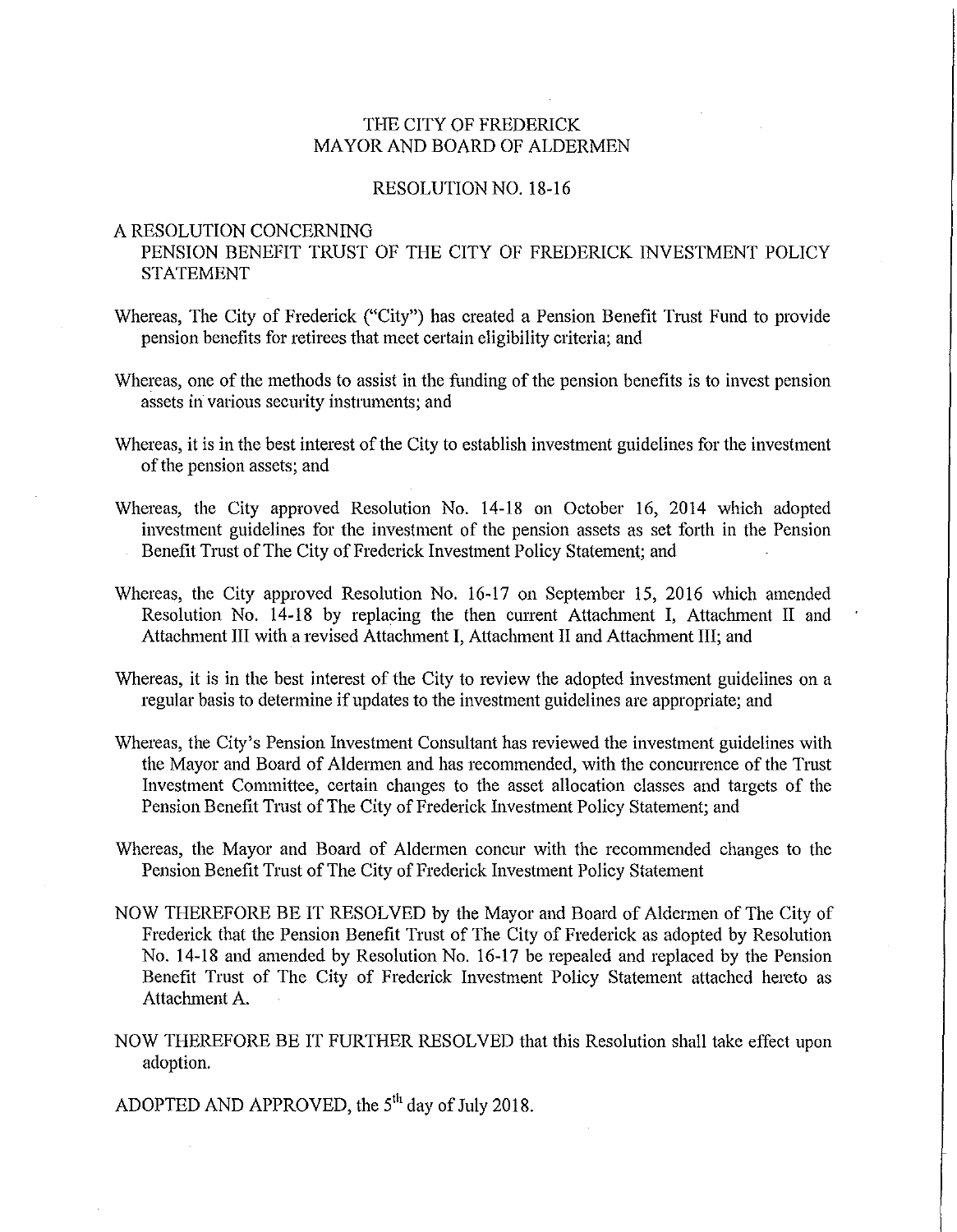The City of Frederick

Plyllie VR A du

Approved for legal sufficiency:

Saundra A. Nickols; City Attorney

Michael C. O'Connor, Mayor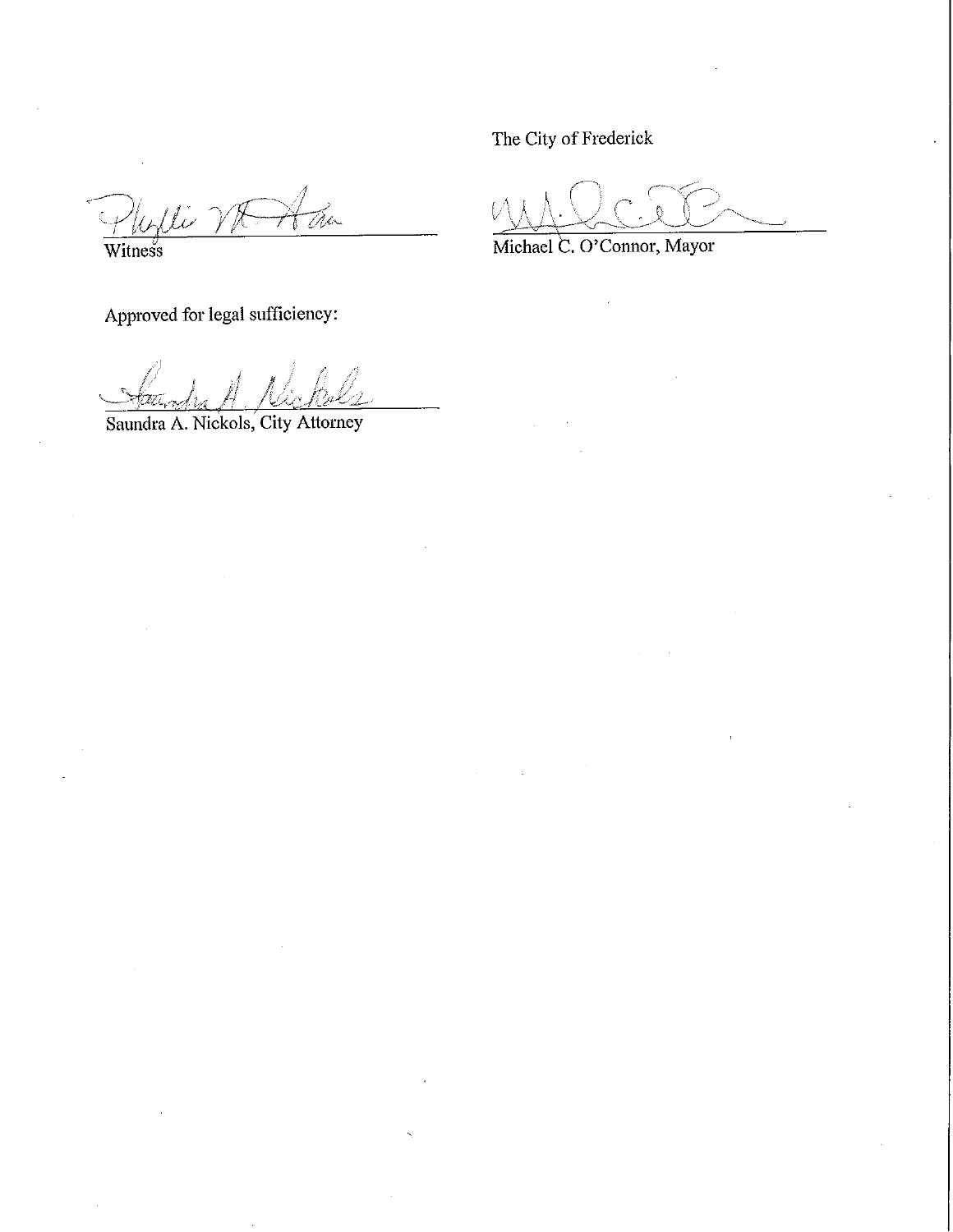Attachment A

# **Pension Benefit Trust of The City of Frederick**

# **Investment Policy Statement**

**Effective July 5, 2018**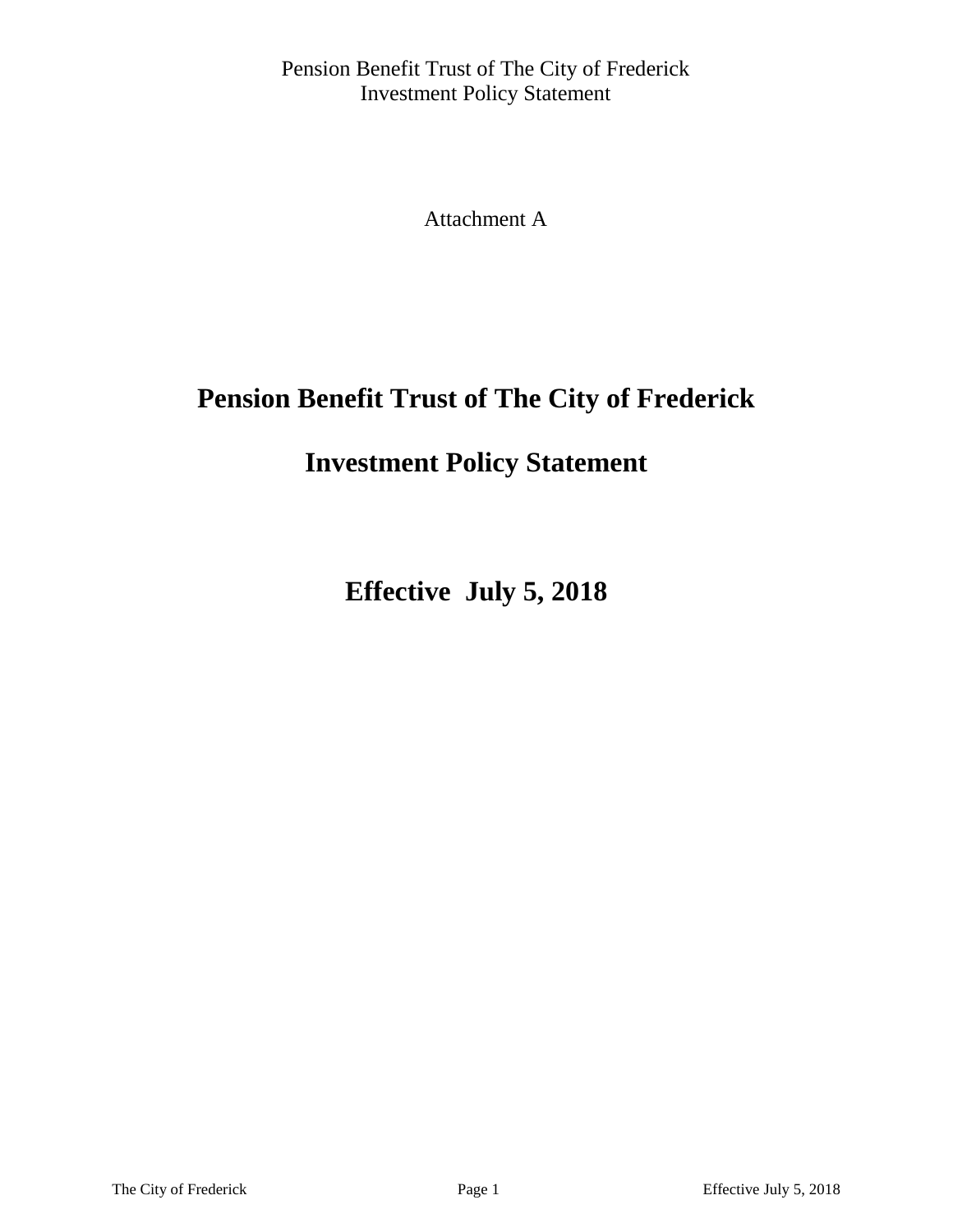## **Table of Contents**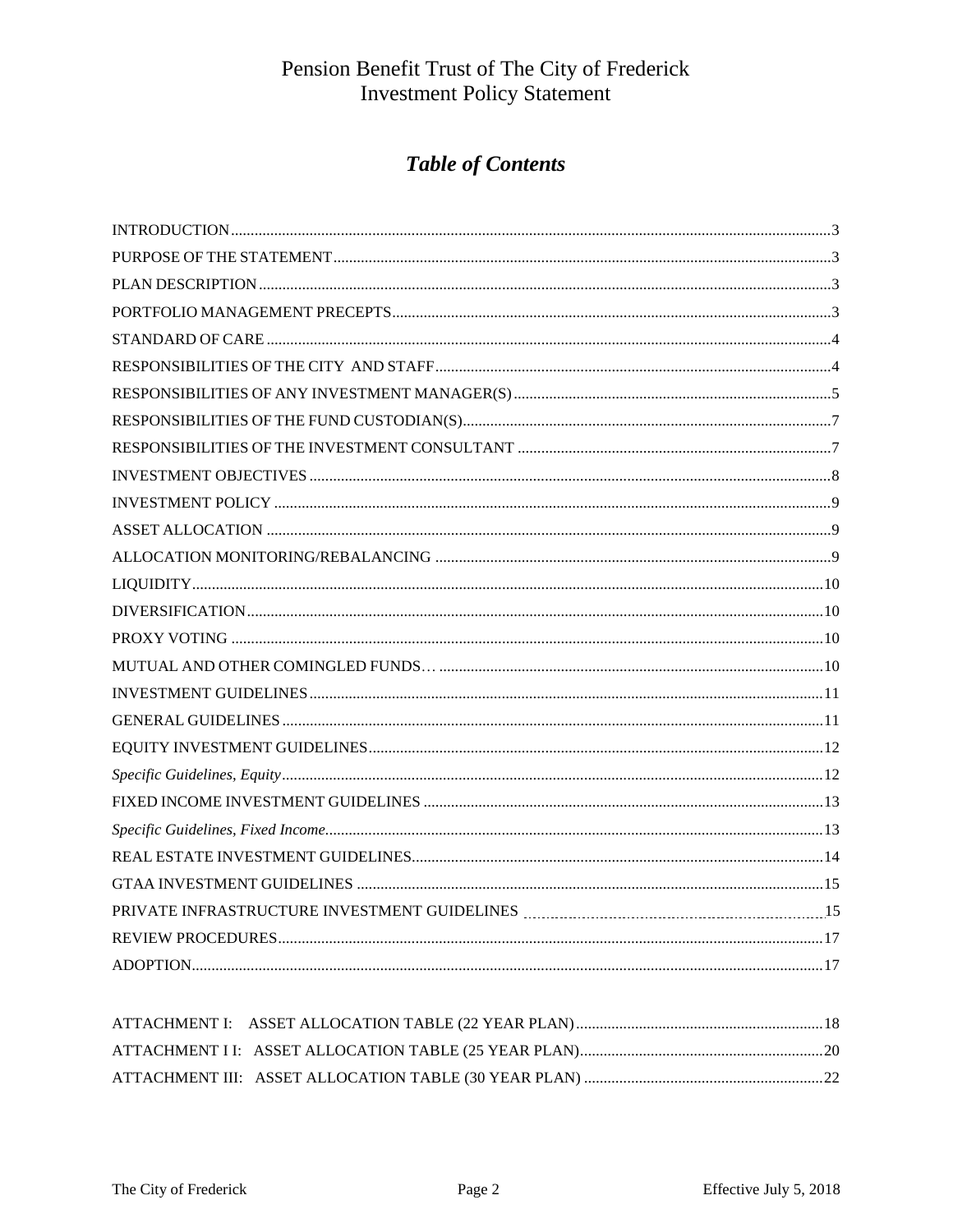### **INTRODUCTION**

#### *PURPOSE OF THE STATEMENT*

Based upon, and in keeping with requirements governing the conduct of the individuals serving as fiduciaries for the Pension Benefit Trust of The City of Frederick (Trust), this Investment Policy Statement ("Statement") presents objectives, policies, guidelines, monitoring and review procedures relating to all assets ("Trust") of the City of Frederick Pension Plans (collectively, the "Plan"). The Plan's investment program shall be operated in conformance with federal, state, and all other legal requirements.

The Statement's purpose is to:

- 1) Present appropriate goals and objectives relating to the Trust.
- 2) Recognize and/or specify liquidity and diversification requirements and identify any legal constraints affecting investment management of the Trust.
- 3) Promulgate guidelines, consistent with any investment time horizon(s), Investment Manager classifications, and/or Investment Manager styles to which any Investment Manager(s) shall adhere when determining investment strategies, making periodic investment decisions, and/or undertaking specific investment transactions relating to the Trust.
- 4) Establish standards and procedures for monitoring, measuring, reviewing, and evaluating any Investment Manager(s) and/or Fund Custodian's investment performance and/or safekeeping of assets in accordance with investment policies, goals, objectives, guidelines, and/or constraints.
- 5) Foster understanding and effective communication between City and staff, and any persons appointed, employed, designated or in any way called upon by the City or staff to serve the Trust and its participants and/or beneficiaries.

#### *PLAN DESCRIPTION*

The City of Frederick Pension Plan consists of several currently enrolling and/or continued retirement plans categorized broadly as serving uniformed and/or non-uniformed City employees, active and/or retired, and their beneficiaries. Each basic category includes more than one continued or currently enrolling retirement plan, each requiring specific administration. Trust assets generally are commingled as to investment management but not as to Trust ownership, administration, or related recordkeeping.

#### *PORTFOLIO MANAGEMENT PRECEPTS*

The City endorses contemporary investment practices, based upon the construction of well diversified multi-asset portfolios, which facilitate control of investment risk and afford reasonably predictable long-term investment returns.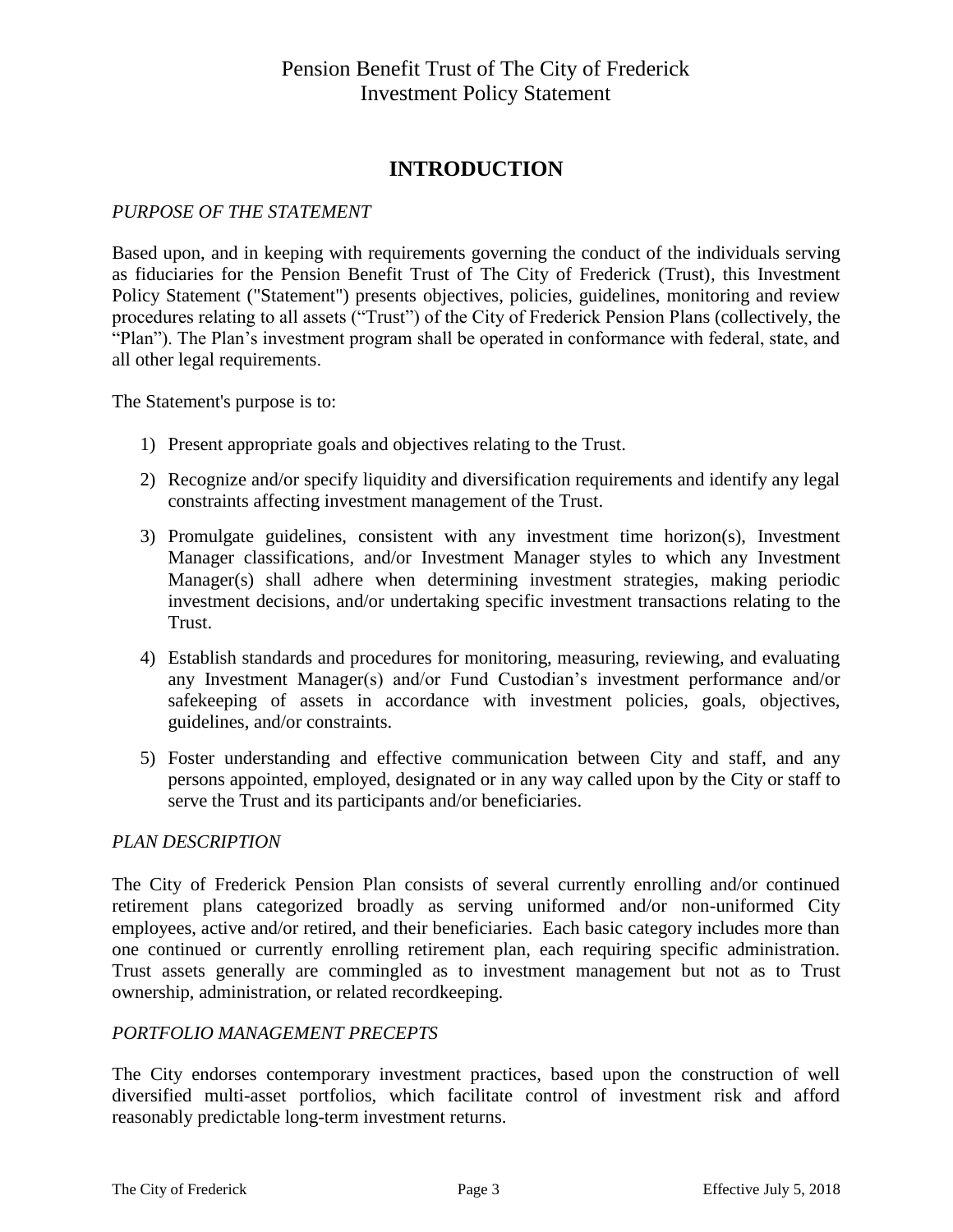#### *STANDARD OF CARE*

#### 1*. Prudence*

The standard of prudence to be used by investment officials shall be the "prudent person" standard and shall be applied in the context of managing an overall portfolio. The "prudent person" standard states that, "Investments shall be made with judgment and care, under circumstances then prevailing, which persons of prudence, discretion and intelligence exercise in the management of their own affairs, not for speculation, but for investment, considering the probable safety of their capital as well as the probable income to be derived."

Guidelines respecting prudence have been developed in light of investment objectives related solely to the Plan's varied and dynamic obligations to its participants and beneficiaries. Actuarial, economic, investment, and socio-political events and trends are factors that affect meeting those obligations. Accordingly, these guidelines are, as a part of this Statement, intended to present broad and balanced considerations to guide incumbent and successor Mayors and Boards of Aldermen and staffs, and all other parties concerned, seeking appropriate allocation, investment, safekeeping, monitoring and evaluation of the Fund.

#### 2. *Ethics and Conflicts of Interest*

Officers and employees involved in the investment process shall refrain from personal business activity that could conflict with the proper execution and management of the investment program, or that could impair their ability to make impartial decisions. Employees and investment officials shall disclose any material interests in financial institutions with which they conduct business. They shall further disclose any personal financial/investment positions that could be related to the performance of the investment portfolio.

#### 3. *Delegation of Authority*

Authority to manage the investment assets is granted to the Investment Manager(s). Responsibility for the operation of the investment program is hereby delegated to the Investment Manager(s), who shall act in accordance with established written procedures and internal controls for the operation of the investment program consistent with this Statement. No person may engage in an investment transaction except as provided under the terms of this policy and the procedures established by the Investment Manager(s). The Investment Manager(s) shall be responsible for all transactions undertaken and shall establish a system of controls to regulate the activities of subordinate officials.

#### *RESPONSIBILITIES OF THE CITY AND STAFF*

The City is charged with overall responsibility for investment of the Trust assets. To assist the City in this function, the City is authorized and permitted to appoint Investment Manager(s), including for this purpose: banks, insurance companies, and firms registered under the Investment Advisers Act of 1940 and/or Maryland law, to manage (including the power to acquire and dispose of) the Trust assets.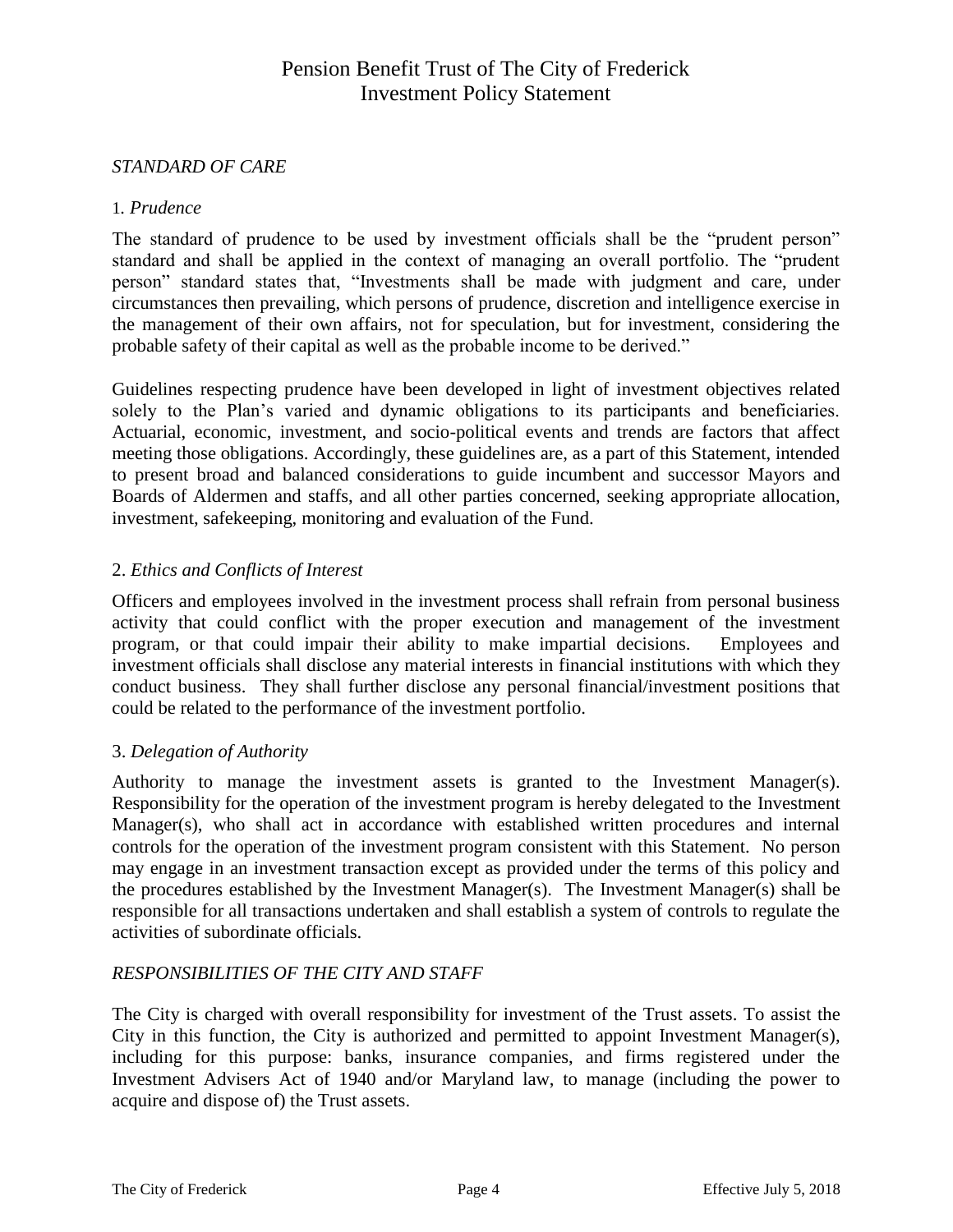The City must also develop policies and guidelines regarding Trust investments. Policies and guidelines are inclusive of, but not restricted to:

- 1) Establishment of Investment Objectives, Investment Policy, Investment Guidelines, and Review procedures, as set forth herein.
- 2) Establishment of standards for measuring, monitoring, evaluating and comparing investment performance of the Trust to assure that investment returns are reviewed on a regular basis.
- 3) Establishment of authorization, reporting, control, review and general governance procedures to assure that Trust investment policies and guidelines are reviewed on a regular basis. All modifications of policies and/or guidelines shall be in writing, signed by appropriate City signatories, and delivered forthwith to any Investment Manager(s) and/or Custodian(s) affected by such changes.
- 4) Establishment of, through contractual relationships with professional organizations, or by alternative means satisfactory to the City, a Pension Trust management structure which will assure appropriate investment management, custody, and compliance procedures to attempt to meet objectives in conformity with the City's stated investment policies and guidelines.
- 5) The City shall examine this Statement from time to time and make appropriate revisions.
- 6) The City may consult with legal counsel as necessary.

### *RESPONSIBILITIES OF ANY INVESTMENT MANAGER(S)*

The management of the Trust and the responsibilities for investment decisions are delegated to the appointed Investment Manager(s). Any Investment Manager(s) shall exercise complete discretion within the limits established by this Statement. Accordingly, the Investment Manager shall use its best efforts to comply with all Federal, State, and Local regulations in effect during the term of this agreement. Particular attention should be given to the fiduciary duties established by the prudent person doctrine.

Applicable terms, conditions, limitations and restrictions notwithstanding, any Investment Manager(s) serving the Trust shall discharge any duties relating to the Trust solely in the interest of Plan participants and beneficiaries, shall demonstrate appropriate knowledge of the Trust's purpose and contemporary operations, and shall diversify the investments of any Fund portfolio(s) so as to minimize the risk of substantial loss.

When contemplating any investment, investment strategy or investment course of action, and/or any securities transaction, any Investment Manager managing any Fund portfolio shall consider all relevant factual and circumstantial information and the impact of such information upon a particular investment, strategy, or program, and upon any investment portfolio of the Fund.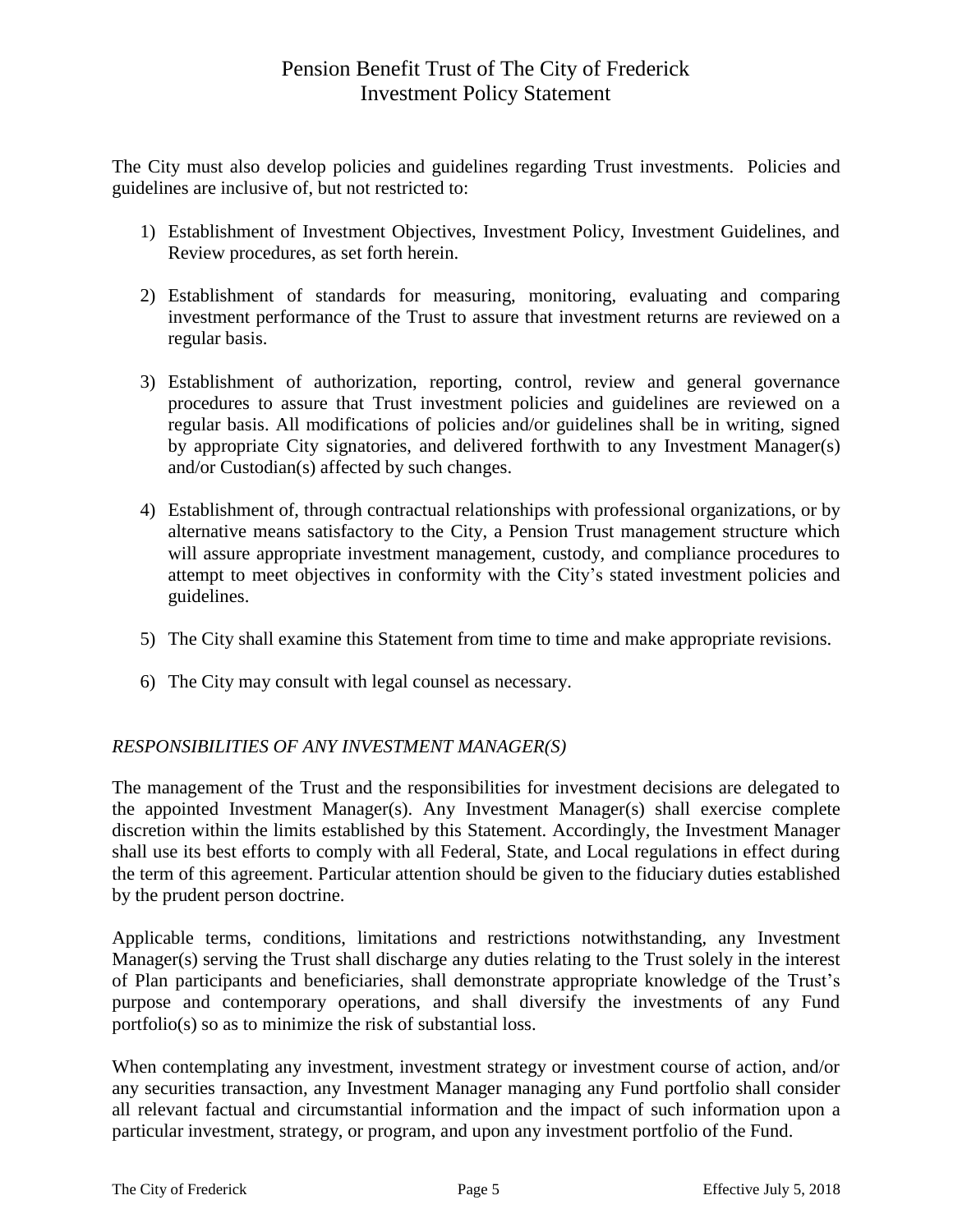Further, respecting investment strategies, and/or courses of action for the Fund, any Investment Manager shall also consider:

- 1) Potential losses and gains
- 2) The composition of the Investment Manager's portfolio(s) with regard to:
	- a) Diversification.
	- b) Liquidity and current return relative to the Plan's cash flow requirements.
	- c) Projected total return relative to the Plan's funding objectives.

All investment performance data submitted to the City or to any designee thereof directly or indirectly by or on behalf of any Investment Manager(s) shall, as applicable, be submitted in conformity with the Performance Presentation Standards and/or Global Investment Performance Standards promulgated by the CFA Institute.

The delegation of discretion for the management of the Fund and responsibilities for investment decisions shall be limited by the provisions of this Statement. The City, when appointing an Investment Manager(s), shall require the Investment Manager(s) to covenant that it shall adhere to all applicable fiduciary standards and any governmental regulations and decisions dealing with the management and investment of pension funds, as well as any other laws as now apply or may apply in the future.

Fiduciary insurance, and officer liability and omissions and errors insurance coverage, of any Investment Manager(s), must meet standards set by the City from time to time.

If, at any time, an Investment Manager(s) believes that this Statement inhibits its investment performance, it is the Investment Manager's responsibility to communicate this view to the City and the Investment Consultant. In addition, the Investment Manager will promptly notify the City and Investment Consultant, in writing, regarding all material or significant matters that changes including but not limited to:

- 1) Changes in investment strategy, portfolio structure, tactical approaches, and market value of managed assets.
- 2) Changes in ownership, organizational structure, financial condition, and/or professional staff of investment firm.
- 3) All material legal, SEC, and other regulatory proceedings affecting the firm.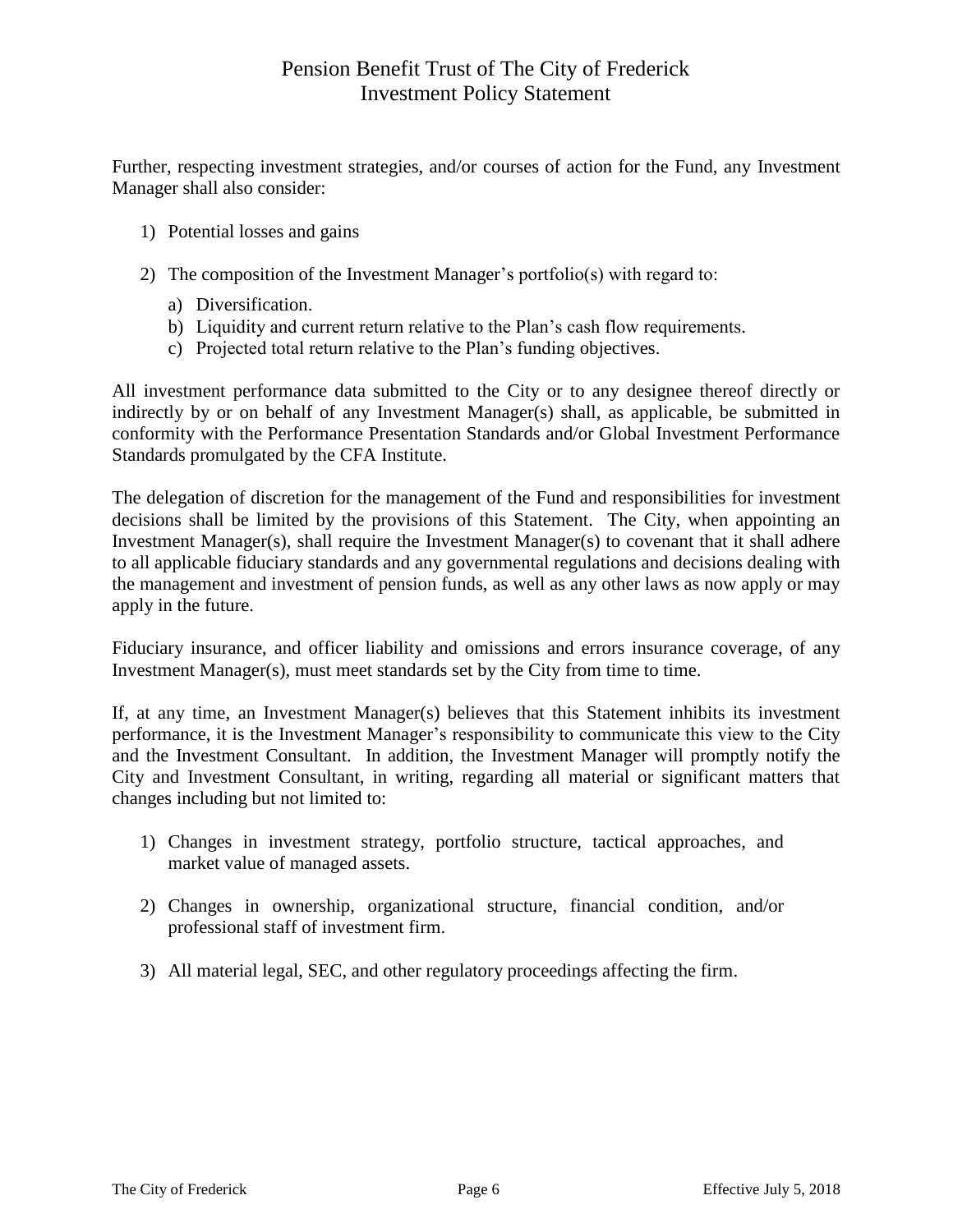### *RESPONSIBILITIES OF THE FUND CUSTODIAN(S)*

Any Custodian(s) appointed by the City shall be responsible for safekeeping of the Fund, including all security transaction settlements and deliveries, and for comprehensive recordkeeping and reporting, which shall include any custom recordkeeping, record retention, or reporting reasonably required by the City or staff. Ready access to information by the City and staff shall be a prime requisite of recordkeeping and reporting services. Transaction records shall be maintained on a trade date basis. Nationally accepted asset pricing should be daily and reported not less often than monthly.

Safety and continuity of operations shall be the primary objectives of any Custodian. Timely, accurate, and complete recordkeeping and reporting shall be the primary benchmarks for evaluation of Custodian performance.

Fund safekeeping and securities settlement procedures shall include direct Custodian participation in one or more appropriate securities depositories (e.g., Depository Trust Company, New York) and, as necessary, correspondent participation in other major depositories (e.g., the Federal Reserve System). The Trust's beneficial ownership of all assets shall be inviolate. City or designated Investment Managers(s) authority to direct all investment transactions shall similarly be protected.

### *RESPONSIBILITIES OF THE INVESTMENT CONSULTANT*

The City may utilize the services of an investment consultant for the purpose of performance review, asset allocation studies, manager screening and selection and topical studies, or any other service deemed necessary and agreed upon by the City and Investment Consultant. The comments and recommendations of the consultant will be considered by the City in conjunction with other available information for the purpose of making an informed and prudent decision.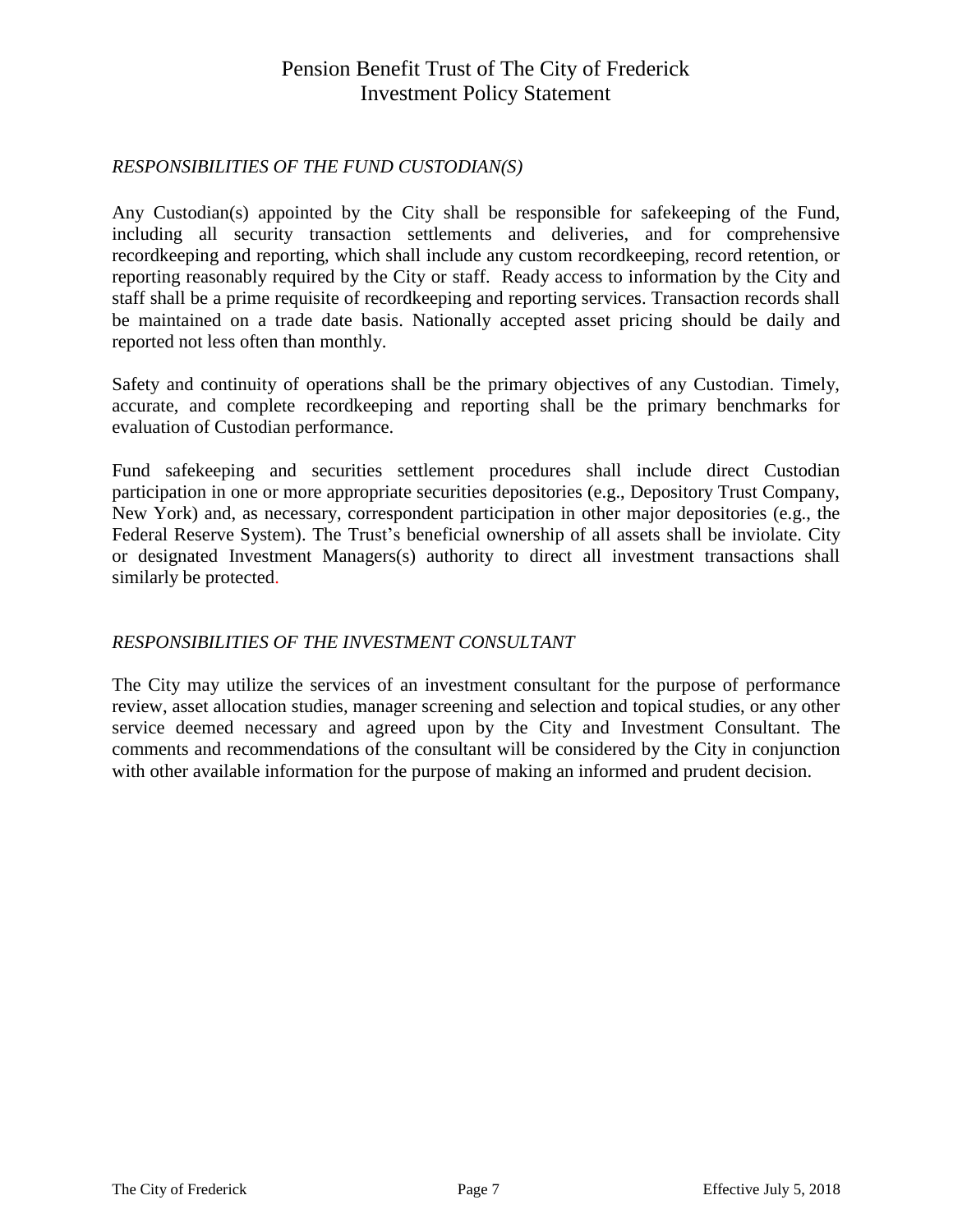## **INVESTMENT OBJECTIVES**

Investment objectives represent anticipated results and are long-term in nature. Given City assumptions respecting current and projected Plan and capital market conditions, the Trust objectives are:

- 1) Fund fiduciaries shall discharge their responsibilities and assets shall be invested in a manner consistent with this Statement, and generally accepted fiduciary standards. Further: (a) all transactions undertaken on behalf of this Trust shall be solely in the interest of Plan participants and their beneficiaries, and (b) with reference to prudence in Investments, set forth earlier in this Statement, safeguards and diversification to which a prudent investor familiar with and managing this Trust under known or foreseeable circumstances would adhere, and (c) liquidity and current return consistent with rationally anticipated cash flow requirements of the Trust, shall be governing factors in all investment considerations.
- 2) Consideration shall be given to suitable long-term Fund investment intended to provide capital and income growth. The City anticipates that such capital and income growth will be achieved during each economic and/or securities market cycle.
- 3) Consideration shall also be given, granting conformity with the objectives of 2., above, to providing adequate and timely Trust cash flows to meet anticipated Plan benefit payments, with sufficient reserves to meet unanticipated benefit payments. Adequate emphasis, consistent with the foregoing, shall be placed upon current investment return. Any Fund Investment Manager(s) shall be responsible for seeking periodic projections of Fund liquidity requirements from the City or any party designated by the City.
- 4) While professional managers may strive to record positive rates of investment return during all measurement periods, securities markets are unlikely to provide a consistently favorable climate, on a shorter-term basis, for longer-term investments. Therefore, the City sets forth the following investment objectives for comparative or benchmark measures of Trust investment return delineated as follows:
	- a. Based upon current and projected Plan and capital market conditions, the City desires net returns meeting or exceeding the Plan's actuarial rate of return assumption as the multi-year return target.
	- b. Consistent with 4 a), above, multiyear (5 year) return is desired to meet or exceed the annualized investment performance of a Fund "policy index" comprised of a weighted average of relevant asset-class indexes.
- 5) Investment performance objectives for the Trust are, as stated initially under *Investment Objectives*, above, long-term in nature. Concern respecting market value or Fund investment return volatility and other measures reflecting investment uncertainty, will be addressed by functional constraints imposed by the City through asset (class) allocations, investment management processes or "styles" chosen, portfolio diversification requirements, and other investment management guidelines and/or limitations.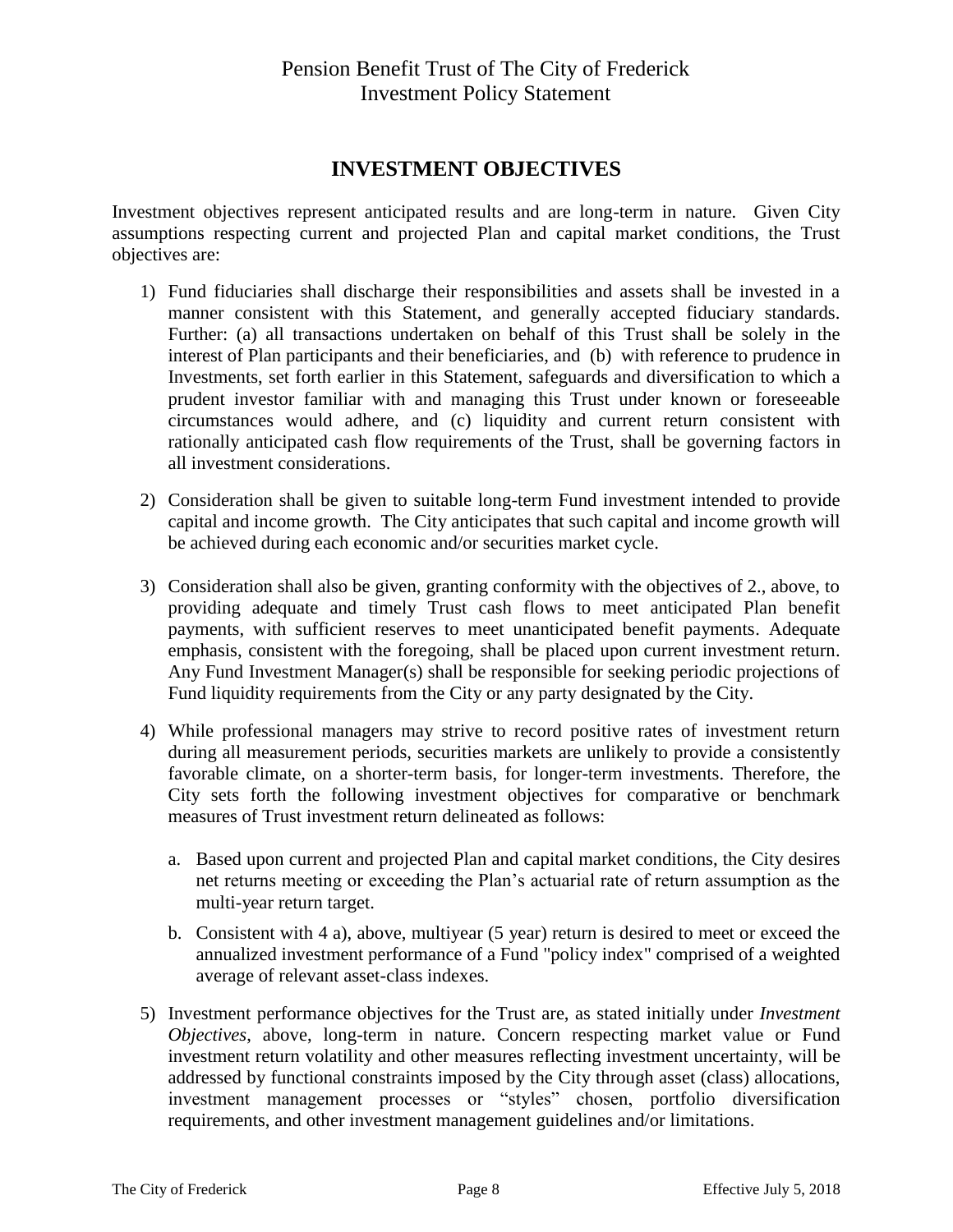### **INVESTMENT POLICY**

Investment Policy delineates controls and the associated monitoring intended to enhance the likelihood of meeting Investment Objectives:

#### *ASSET ALLOCATION*

Asset class allocation, resulting in so-called asset mix, is intended to afford an appropriate approach toward Fund Investment Objectives while limiting investment risk by providing basic diversification. The percentages of asset classes delineated in **Attachment I, II, III** provide a framework through which the Fund's investments may be adjusted to meet economic and/or investment market conditions while remaining centered on the allocation target deemed appropriate to the Trust's long-term Investment Objectives.

In the event an Investment Manager invests in more than one asset class, for example, a balance manager or global equity manager, the manager's benchmark allocation to each asset class will be attributed to that particular asset class. For example, if a global equity manager's benchmark is allocated ten percent of the *total fund* and its benchmark is invested sixty percent of their allocation in international equities, sixty percent of their allocations will be attributed to international equities and therefore, six percent of the *total fund* allocated to international equities.

#### *ALLOCATION MONITORING/REBALANCING*

The City or their designee(s) shall review asset allocation quarterly to monitor Fund asset allocation targets. In the event that asset allocations fall moderately outside the ranges in the tables in **Attachment I, II, III**, the appointed Custodian(s) may be notified and instructed by the City to adjust cash flows to return the Fund to appropriate asset allocation levels. Should an allowable range be breached substantially, the Investment Manager(s) involved may be required by the City to adjust assets immediately. The City may set asset allocation ranges for individual Investment Manager(s) different from ranges for the Trust.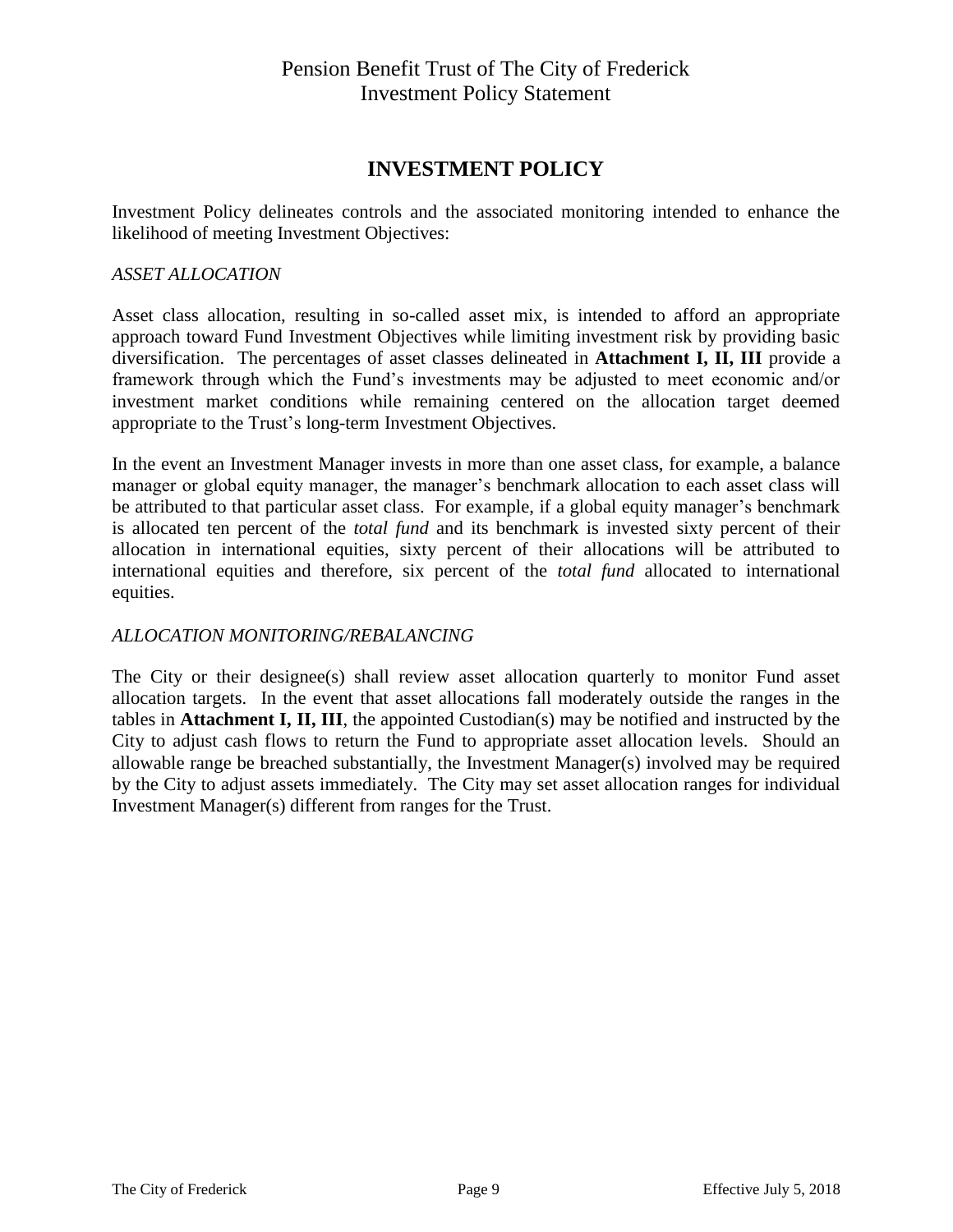### *LIQUIDITY*

Emphasis shall, per Investment Objective, 3, above, be placed on providing adequate and timely Trust cash flow to permit benefit payments from the Plan when due. The City endeavors to meet the Trust's multiple Investment Objectives through asset allocation and Investment Guidelines. Nevertheless, any Investment Manager(s) appointed by the City shall be responsible for seeking from the City or their designee(s) current information respecting Trust cash flow requirements and for assisting in meeting said requirements.

#### *DIVERSIFICATION*

Fund investments must be diversified broadly to minimize the risk of substantial loss. The City recognizes that significant diversification is accomplished through asset allocation and the selection of investment management organizations. Nevertheless, the Investment Guidelines provided herewith include certain constraints intended to optimize investment diversification.

#### *PROXY VOTING*

Matters of political and public interest as well as corporate governance have long been a part of Annual Meetings and proxy activity in the United States. The City adheres to a policy of proxy voting intended to protect the **long-term value** of the equity securities represented in each vote, provided said vote, when exercised, would be solely in the interest of Plan participants and their beneficiaries. The City, when delegating proxy voting authority to any Investment Manager(s), may provide general guidance as to the City's proxy voting standards, but shall provide proxy matter viewpoints only if, and as requested, by any Investment Manager(s).

#### *MUTUAL AND OTHER COMMINGLED FUNDS*

Given the nature of mutual and other commingled funds, it is recognized that there may be deviations between the objectives, intent or specific requirement of this Statement and the stated objectives, intent or content of any mutual or other commingled fund. However, every effort shall be made, to the extent practical, prudent and appropriate, to select mutual or other commingled funds that have investment objectives and policies that are consistent with this Statement.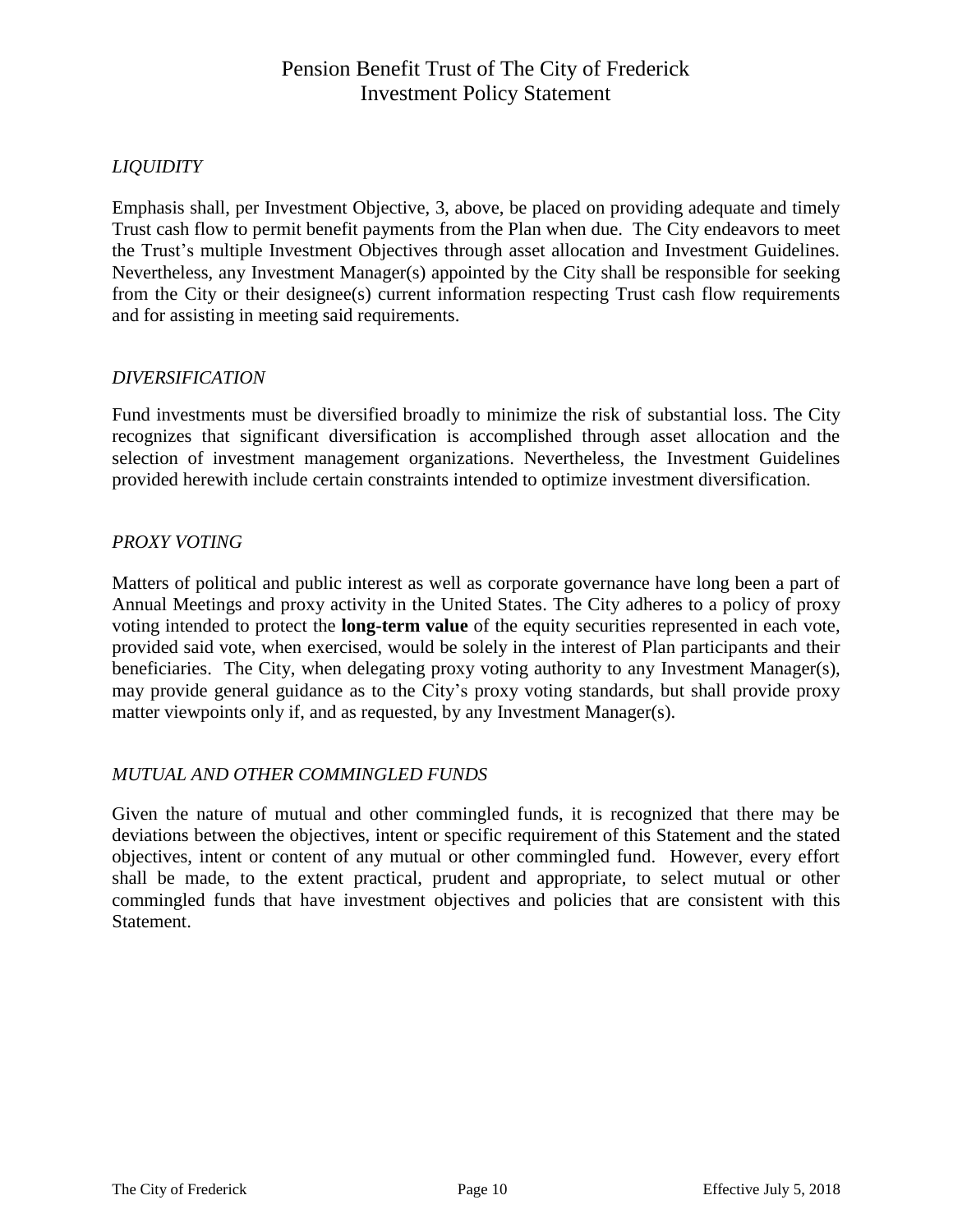### **INVESTMENT GUIDELINES**

Investment Guidelines describe for the guidance of Fund Investment Manager(s) and for the information of the Fund Custodian(s) a range of permissible investment activities and choices while also delineating, specifically or by broader proscription, those which are not permissible. Investment Guidelines for the Trust appear below. Different guidelines and benchmarks may be assigned to individual Investment Managers by written authority of the City.

#### *GENERAL GUIDELINES*

Subject to the asset allocation ranges set forth as a table in **Attachment I, II, III**, or separate asset allocation ranges assigned specifically to any Investment Manager(s) by the City, any Investment Manager is expected to undertake discretionary management of any Fund portfolio. Nevertheless, when responsible for any Fund investment portfolio, the Investment Manager(s) shall report immediately to the City or their designees any shift between or decrease in market value of asset classes during any calendar quarter which equals or exceeds ten (10) percent of the market value of the assets assigned to the Investment Manager(s). For the purpose described herein, cash and money market or cash equivalent securities shall be considered an asset class.

The Investment Manager(s) shall conform to the Investment Guidelines set forth above and below. Any departure from the Guidelines must be submitted in writing to the City for prior approval, as must any change in the "style" or investment philosophy, process, or practices approved by the City at the time any Investment Manager was retained to serve the Fund.

- 1) Full discretion, consistent with the Investment Objectives, Investment Policies, and Investment Guidelines set forth in this Statement, is granted to each Investment Manager retained to manage securities.
- 2) Each Investment Manager shall select investments in conformity with criteria normally applied in its decision making process and previously reviewed and approved by the City.
- 3) The total annualized investment return from all investments of the Trust and each asset class of the Trust is expected to meet or exceed the total annualized return of the appropriate benchmark designated for rolling five (5) year periods.
- 4) Any security purchased in compliance with the quality, maturity, and/or diversification standards cited above, but no longer meeting a specific, per-security Investment Guideline standard, and/or by marginal effect causing portfolio non-compliance, may, in lieu of immediate sale, be reported to the City with background information and an intended future course of action by any Investment Manager(s). The City may, upon review, approve temporary or indefinite retention or, in the City's best judgment, order disposition of the security and a return to full compliance with the Investment Guidelines. For any individual Investment Manager(s), securities retained under such circumstances shall constitute no more than five (5) percent of the market value of securities (5 percent "basket clause").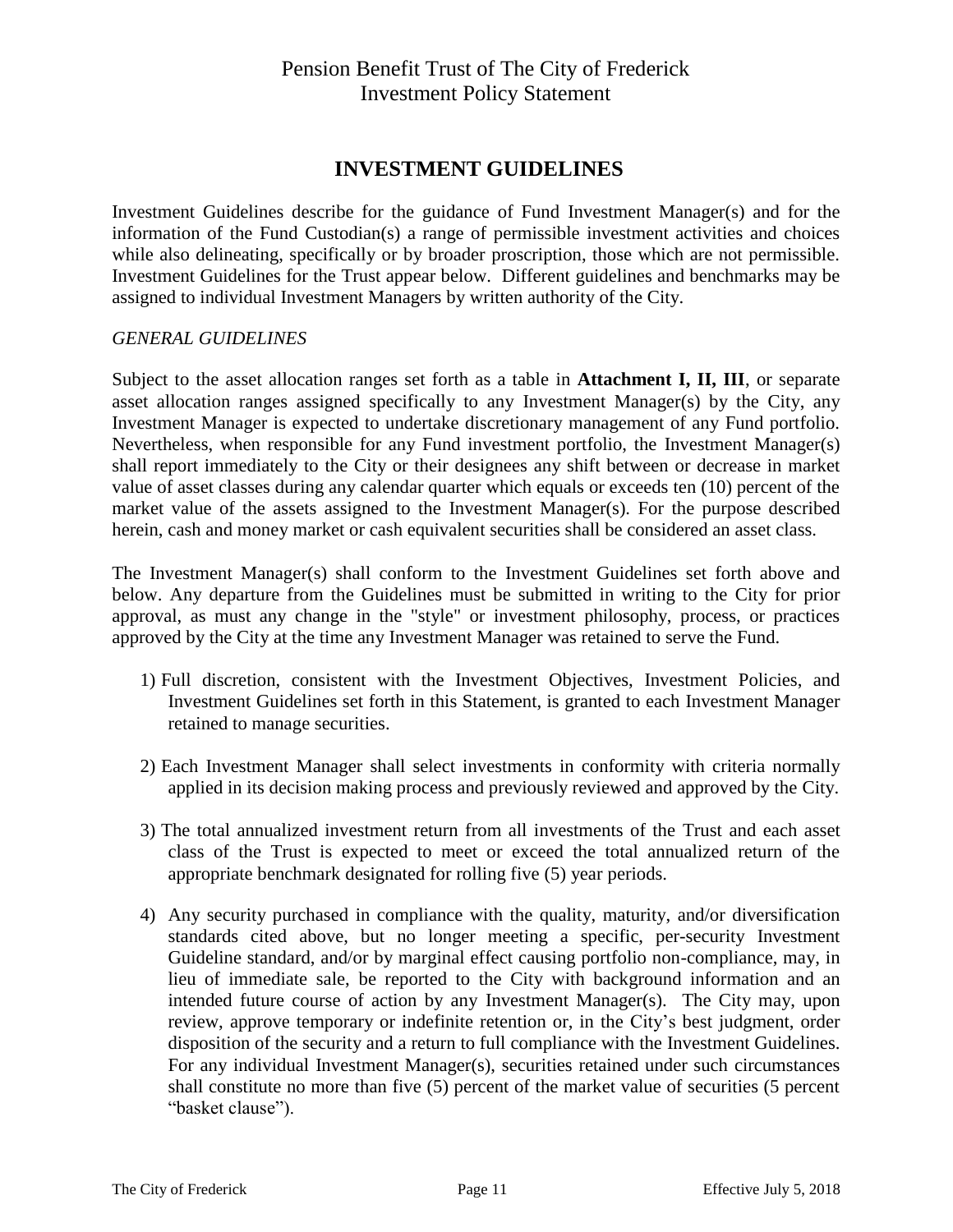5) Any Investment Manager(s) managing active portfolios may be assigned indices or other types of benchmarks deemed suitable for them and agreed upon with the City; as a general expectation those managers should exceed their assigned benchmarks, net of fees, on an annualized basis over periods of five (5) years or more.

The City has determined, except as noted in the Mutual Funds and Other Commingled Funds guidelines, the Real Estate, GTAA and Private Infrastructure Investment Guidelines, that the following investments and investment practices are **not suitable** for the Trust. (Certain exceptions are delineated below, see Fixed Income, GTAA and Private Infrastructure Investment Guidelines).

- 1) Buying or (short) selling securities on margin, and/or the use of any other form of leverage, including the lending of securities, unless approved in writing by the City.
- 2) Privately placed or otherwise unregistered securities excepting fixed income securities, issued under SEC Rule 144(a), which are demonstrably marketable and otherwise within guidelines.
- 3) Direct Investment in commodities or in any type of commodities contracts, forward, or futures trading activities, and all forms of portfolio hedging, excepting the limited use of stock options and/or currency hedges. Investments in mutual funds that invest in commodities are not considered direct investments.
- 4) Fixed income investments may not include deep discount or zero coupon (excepting U.S. Treasury) securities, tax exempt, derivative or synthetic securities, such as collateralized debt obligation (CDOs), credit default swaps (CDS), interest rate swaps and any total return swaps.

### *EQUITY INVESTMENT GUIDELINES*

- 1) Permissible equity investments shall include convertible securities and publically traded REITS, which shall be limited to five (5) percent of Trust at market value, as well as American Depositary Receipts (ADRs), equally limited.
- 2) No Investment Manager shall invest on a market value basis more than five (5) percent of the equity portion of any portfolio in the equity security(ies) of a single corporation or group of directly affiliated corporations. Exceptions may be granted to this limitation only if provided for in writing with the Investment Manager or in the investment guidelines of the Investment Manager contract.
- 3) No Investment Manager may make or maintain an investment equaling or exceeding ten (10) percent ownership of the outstanding equity security(ies) of a single corporation, or group of directly affiliated corporations, without the written consent of the City.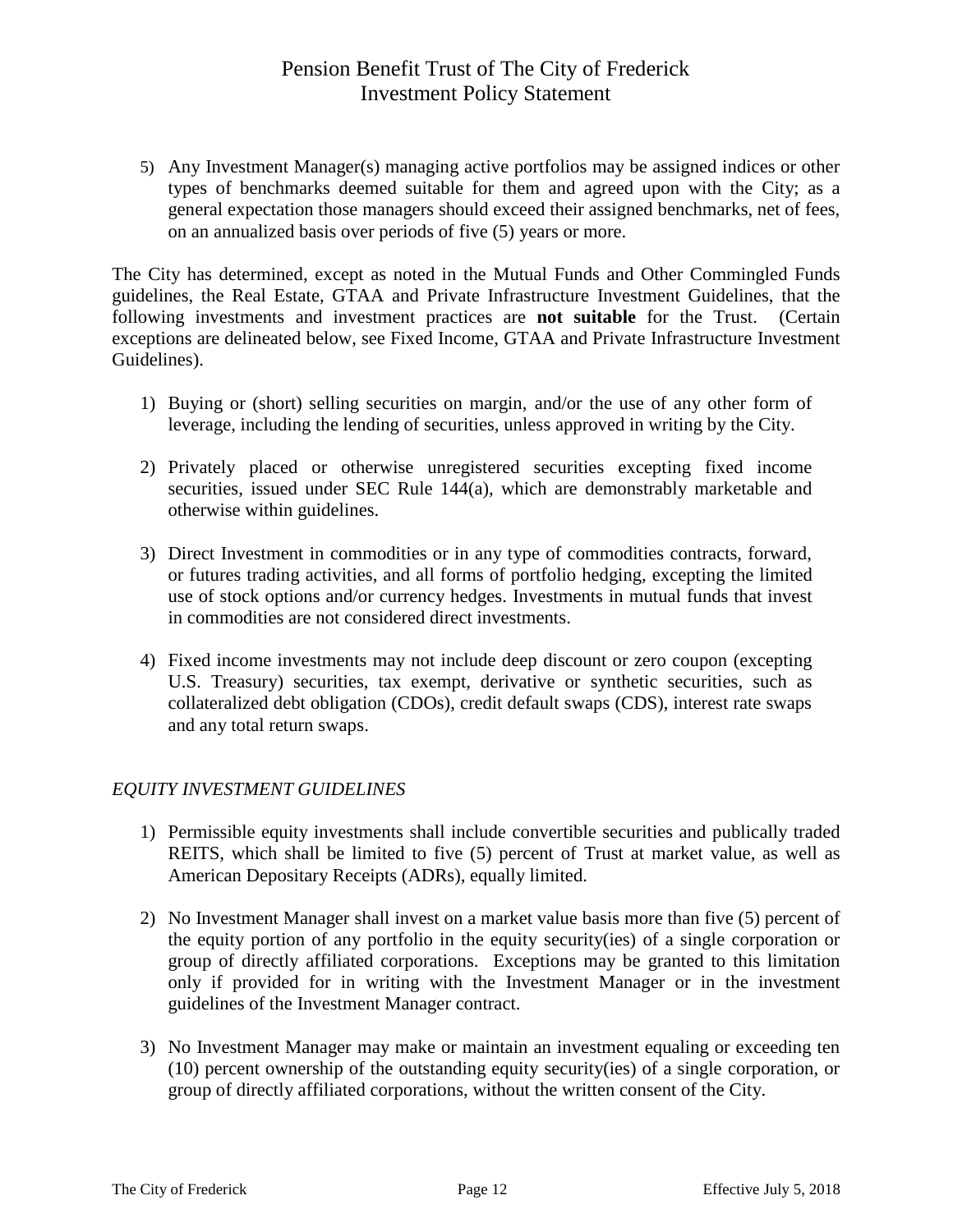- 4) Investment Manager(s) are expected to purchase marketable equity securities listed on national securities exchanges or actively traded within the national NASDAQ framework; U.S. equity securities, purchased outside the channels cited, or purchased without regard to necessary market liquidity as demonstrated through weekly trading statistics, place upon the Investment Manager(s) a special burden respecting City's tolerance of unacceptable risk and/or losses which might ensue.
- 5) As an exception to the general prohibition against so-called alternative investment instruments, stock options may be utilized by an Investment Manager(s) managing U.S. equity securities in "covered" or hedging postures but not in "naked" or speculative postures.
- 6) Proper global, regional, national, industry and individual security diversification should be maintained at all times.
- 7) Because an active currency hedging strategy may reduce risk of loss and/or enhance manager investment performance, hedging to protect against currency impact upon a security position is permissible. Nevertheless, the purchase of speculative or "naked" currency contracts (i.e., currency trading or related risk taking), undertaken without a demonstrable exposed investment position to be hedged in a specific currency, is prohibited.
- 8) All Investment Managers shall divest in the equity securities of a company engaged in the operation of private prisons and refrain from making new investments in such companies.

### *FIXED INCOME INVESTMENT GUIDELINES*

- 1) Suitable fixed income investments include, but are not limited to, U.S. Treasury and Agency securities, taxable municipal securities, marketable debt securities of U.S. corporations, U.S. certificates of deposit and banker's acceptances, and commercial paper or other generally utilized money market or cash equivalent investments, including money market mutual funds meeting the quality standards delineated below.
- 2) Investment Managers are given latitude in security selection subject to the following restrictions:
	- a) No issuer, other than the U.S. Government or other Federal agencies, may represent more than five (5) percent of the total market value of the fixed income portfolio managed by any Investment Manager(s).
	- b) At no time shall margin or other leveraged transactions, short sales, forward or futures trading, or any form of portfolio hedging be employed in the management of fixed income investments without prior written approval of the City.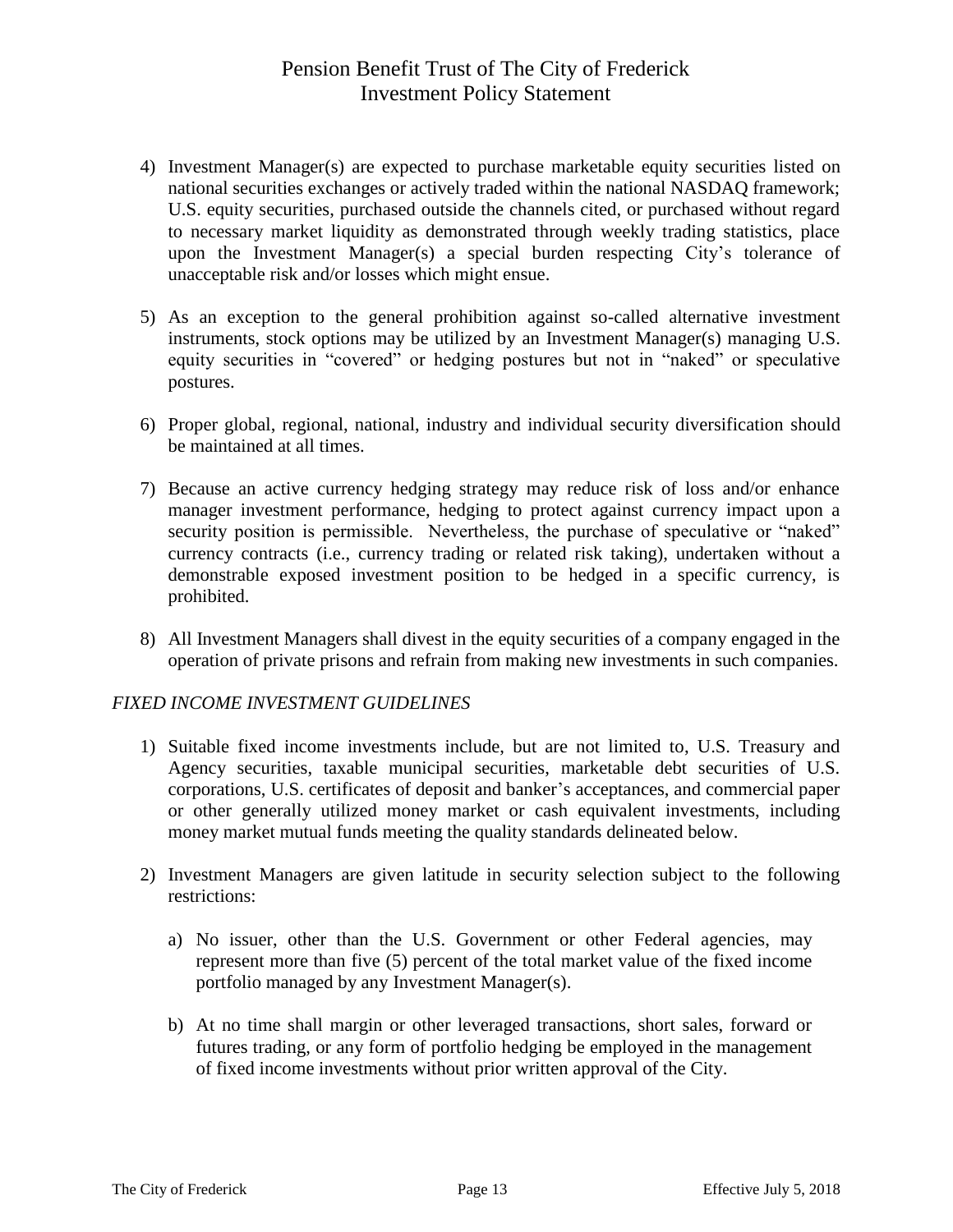- c) The average quality of fixed income securities purchased by any Investment Manager(s) shall equal or exceed  $A_2$ , the third broad investment grade as determined by Moody's.
- d) So called noninvestment grade bonds (below Baa) are permissible but may not constitute more than twenty (20) percent of the fixed income portfolio.
- e) The effective duration of fixed income securities, said average including any investments considered to be reserve or cash equivalent assets specific to any fixed income portfolio, shall be no more than twenty five (25) percent greater or fifty (50) percent less than the effective duration of the policy benchmark.
- f) There shall be no limit upon investment in U.S. Treasury securities as a percentage of fixed income investments at cost or market value, except that any single coupon issue thereof may constitute no more than thirty (30) percent of any Investment Manager(s)' fixed income investments at market value and any single Treasury zero coupon issue ten (10) percent at market value. Federal Agency securities are hereby limited to fifty (50) percent of fixed income investments at market value, twenty-five (25) percent per agency, and to ten (10) percent, at market value, per any single Federal Agency issue.

### *REAL ESTATE INVESTMENT GUIDELINES*

Permissible real estate investments include private and public real estate securities, including, Real Estate Investment Funds (REITs) or other Investments in equity real estate held in the form of income-producing commercial, residential, or other real property, and/or through professionally-managed public or private pooled real estate investment funds, limited partnerships, and publicly traded stocks.

Pooled real estate investment funds are limited primarily to core real estate investments. Core investments are generally considered to be stable, well-maintained properties located in major metropolitan areas with high occupancy rates and high quality tenants. Property types include, but are not limited to, office, industrial, retail, multi-family apartments, and hotels.

Non-core real estate strategies (i.e. value add and opportunistic) are limited to 25%. Both value add and opportunistic strategies invest in properties that are generally purchased for refurbishment, re-positioning, re-leasing, property development, distressed, and mezzanine lending. Such strategies generally employ higher leverage and offer less liquidity.

Pooled real estate investment funds will diversify their exposures by property type and location. It is expected that at various points in time, the portfolio may be more heavily exposed to a single property type or location by virtue of opportunities in the market that are expected to generate excess return above long term expectations. The diversification of the real estate portfolio will be compared to the composition of its peer benchmark the NCREIF ODCE Index.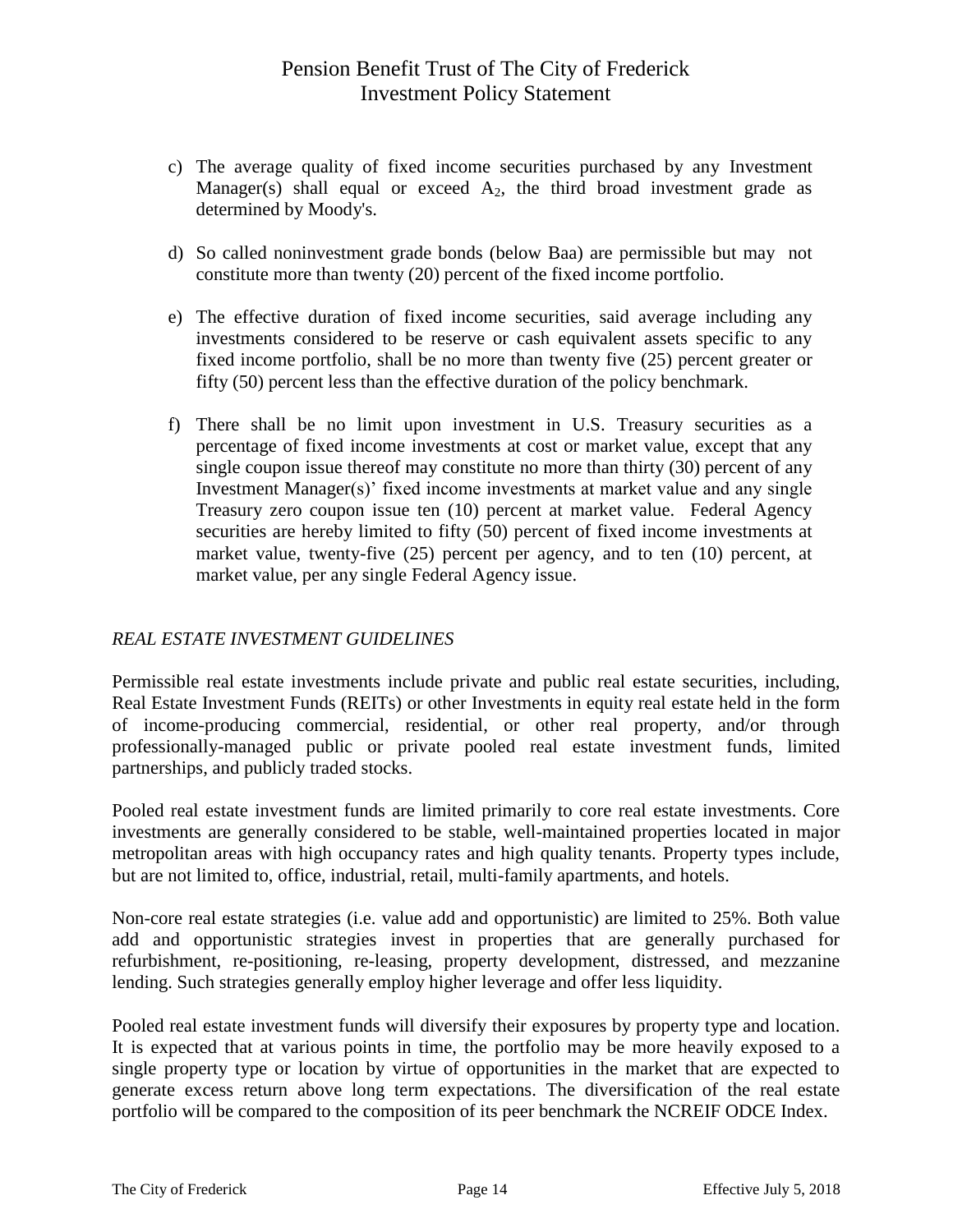#### *GLOBAL TACTICAL ASSET ALLOCATION (GTAA) INVESTMENT GUIDELINES*

- 1) The GTAA strategy is designed to strategically adjust the exposure to global stock, bond, commodity and currency markets, with the goal of outperforming broad market benchmarks over time. GTAA managers may utilize active or passive portfolios to accomplish this.
- 2) GTAA funds may invest in any and all asset classes, including but not limited to; U.S. stocks and bonds, international stocks and bonds and commodities. Any GTAA investments must be in publically traded mutual funds.
- 3) GTAA managers are expected to evaluate and invest in global investment instruments, including derivative instruments. Derivatives may be used to obtain market exposure or mitigate risk at the discretion of the individual manager within the guidelines of each manager's contract.

### *PRIVATE INFRASTRUCTURE INVESTMENT GUIDELINES*

Infrastructure is broadly defined as the essential assets a society requires to facilitate the orderly operation of its economy and can be broken out into three broad categories: transportation, utility, and social. Typically, they are long-lived assets with low growth, similar volatility to real estate, and have an income stream tied to GDP/inflation that exceeds that of bonds. The Fund's private infrastructure allocation will consist predominately of core infrastructure strategies/assets. Such assets are generally characterized as having a mature age, steady cash flows, long-term, regulated contracts, low growth opportunities, monopolistic or semimonopolistic competitive positioning, and a total return profile consisting predominately of cash yield.

Private infrastructure investments will be implemented through commingled fund vehicles. Direct investment in private infrastructure assets by the Fund is prohibited. The underlying infrastructure assets held by the commingled vehicles in which the Fund invests shall be adequately diversified by geography and broad infrastructure sector.

With the understanding that private infrastructure managers employ leverage to enhance returns, leverage within the private infrastructure allocation of the Fund shall be limited to 75%. Leverage may be utilized at the commingled fund or asset-level. Leverage for individual asset may exceed 75%. The performance benchmark for the infrastructure portion of the Fund is the LIBOR plus a 4% annual premium.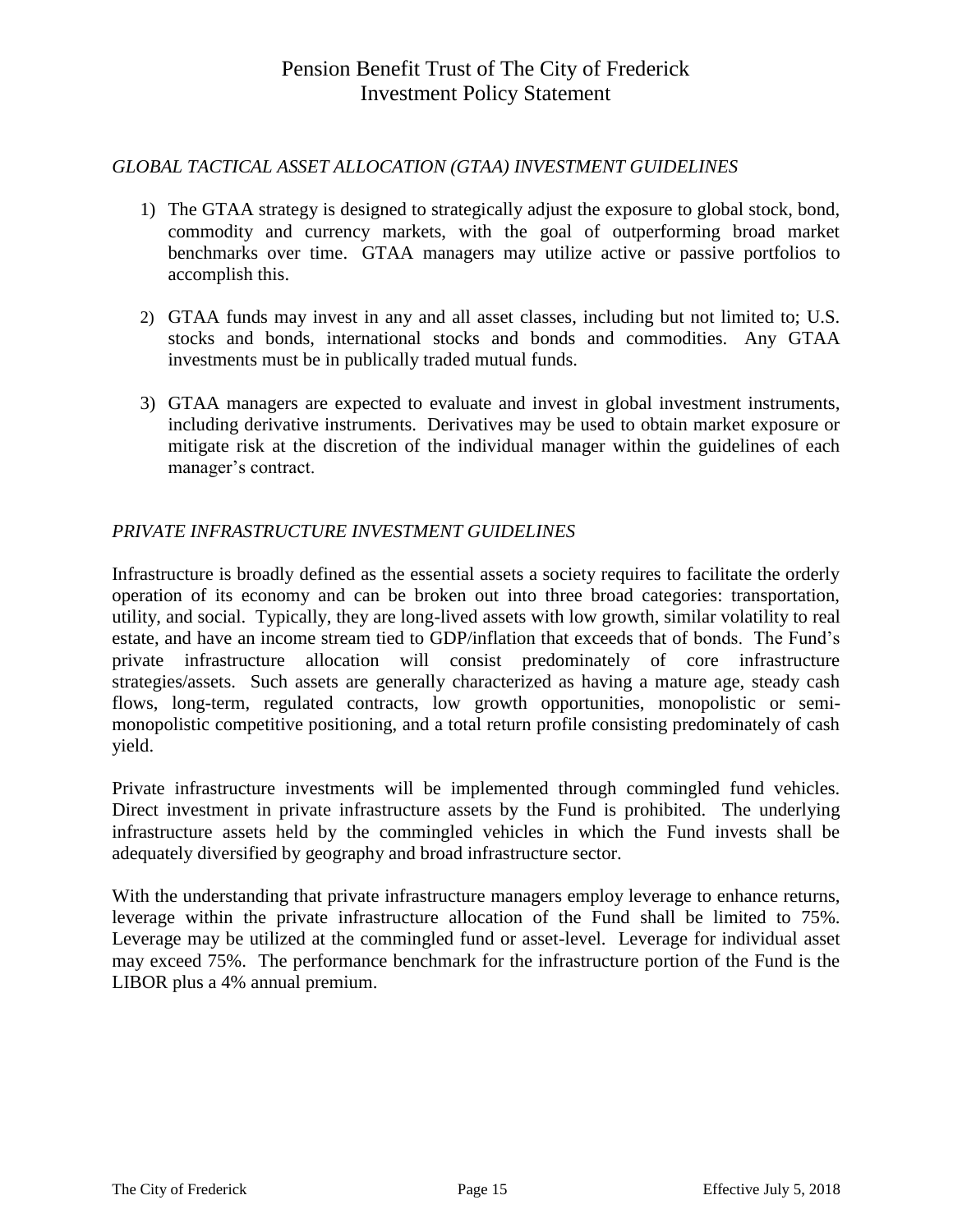The investment risks associated with illiquid assets will be mitigated through the following requirements:

- 1) Institutional Quality: All investments must be institutional investment quality. Institutional quality is defined as an investment that would be considered acceptable by other prudent institutional investors (e.g., insurance companies, commercial banks, public employee retirement systems, corporate employee benefit plans, endowments and other tax-exempt institutions).
- 2) Diversification: No more than ten (10%) of the total portfolio will be invested at any time with any single partnership, entity, or organization.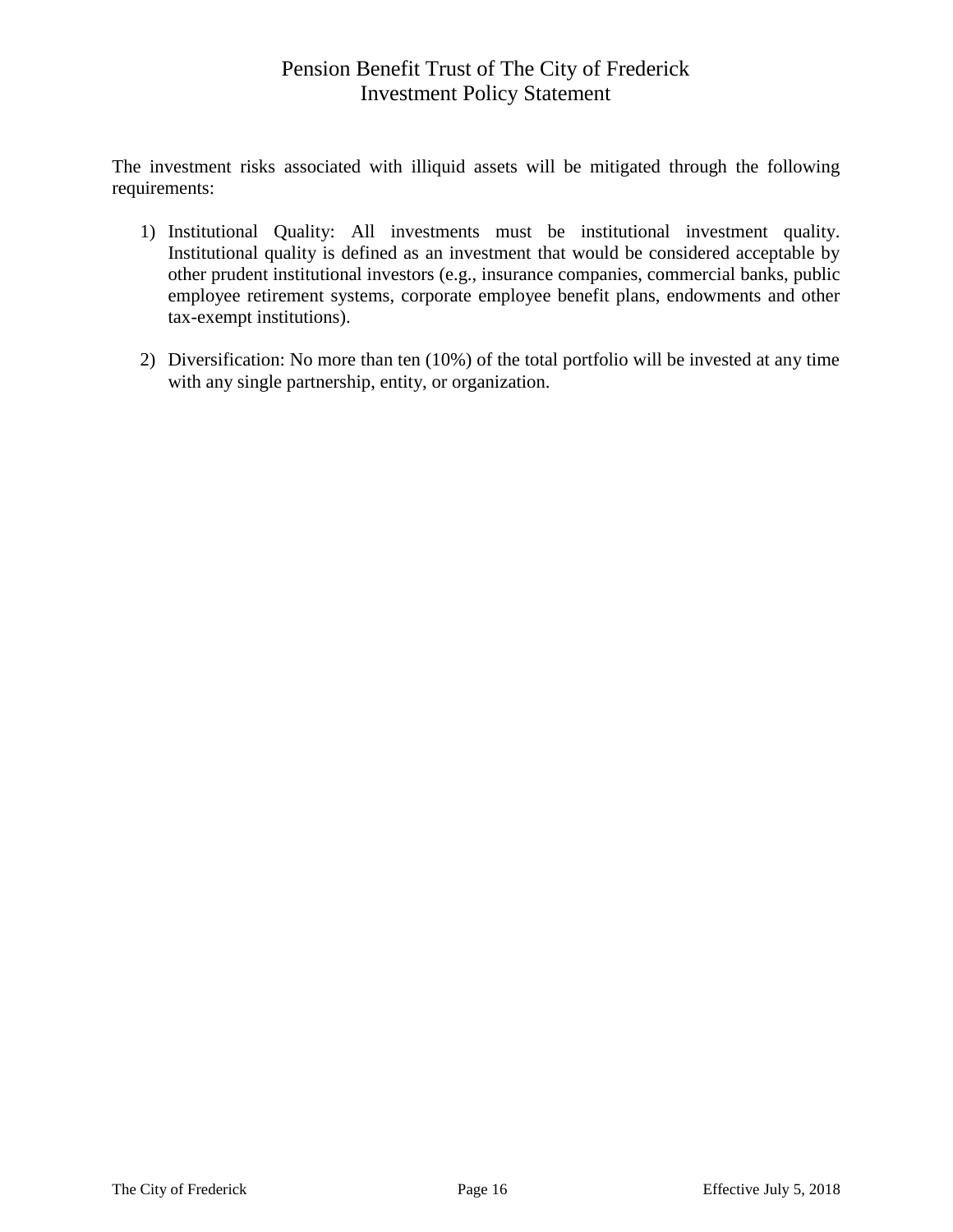### **REVIEW PROCEDURES**

All *Investment Policies, Objectives and Guidelines* contained in this Statement shall be reviewed by the City annually, or whenever circumstances change to the extent that the earlier representations are ineffective or inappropriate. All concerned parties shall be notified, in writing, of any changes and/or additions to this Investment Policy.

- 1) Investment performance will be reviewed quarterly.
- 2) Fund asset class (e.g. equity, fixed income), and asset sub-class and/or "style" returns shall be compared to returns of comparable professionally managed tax-exempt balanced, equity and fixed income portfolios or collective or mutual funds as well as to benchmark indices or index composites.
- 3) It is expected that the investment performance of any Investment Manager(s) will rank above agreed upon peer group medians over periods of five (5) or more years and will meet or exceed the Investment Objectives previously identified in this Statement. Any Investment Manager(s) failing to keep pace with stated performance norms may be placed on probation and evaluated as to whether it is in the best interest of the Trust to have the City retain the services of said Investment Manager(s).
- 4) The City reserves the right to terminate a relationship with any Investment Manager(s) at any time, subject to the terms of any investment advisory agreement, if the City determines that said action is warranted. In addition, the City reserves the right to remove assets, in part, at any time, provided that contracted asset and/or minimums of any Investment Manager(s) are met.
- 5) Investment Manager(s) shall provide statements of assets under management to the City quarterly, and shall also comply with reasonable additional requests from the City, including details of any/all securities transactions and /or "soft dollar" payments if said payments are made at official City request and/or arise from transactions involving the Fund's assets.
- 6) Investment Managers shall meet at least annually, if requested by the City, to review the Fund and any respective portfolio(s) with the City, and to discuss investment results in the context of all of the goals Investment Objectives, and Investment Guidelines set forth in this Statement.

### **ADOPTION**

This Investment Policy Statement was approved by the Mayor and Board of Aldermen on July  $\frac{1}{2018}$ .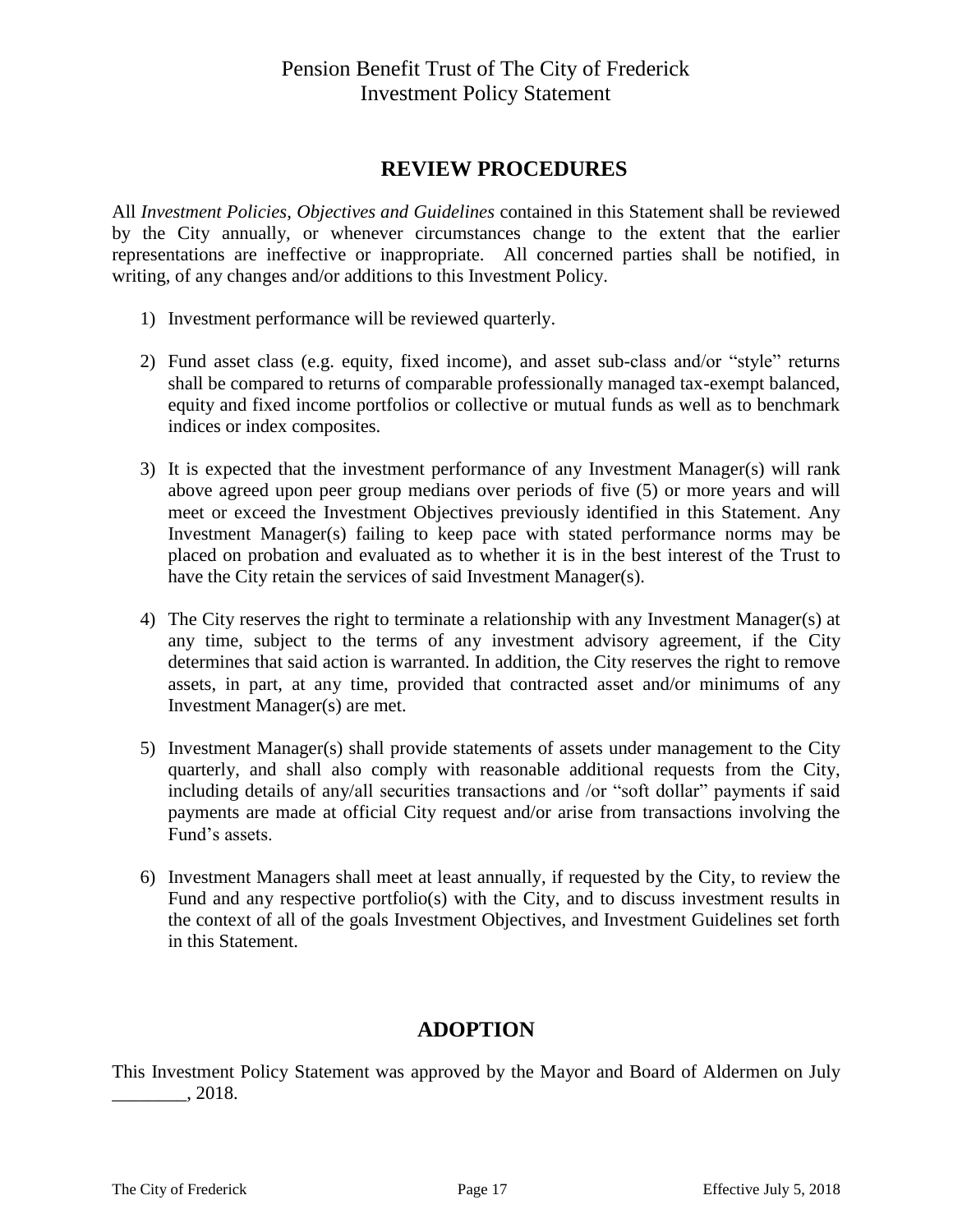## **ATTACHMENT I**

| Table 1:                      |                |               |                |                               |
|-------------------------------|----------------|---------------|----------------|-------------------------------|
|                               | <b>Minimum</b> | <b>Target</b> | <b>Maximum</b> |                               |
| <b>Asset Class</b>            | ℅              | %             | ℅              | <b>Benchmark</b>              |
| <b>Equities</b>               | 50%            | 60%           | 70%            |                               |
| <b>Domestic</b>               | 28%            | 38%           | 48%            | Russell 3000                  |
| International                 | 12%            | 22%           | 32%            | MSCI ACWI ex U.S. imi (net)   |
|                               |                |               |                |                               |
| <b>Private Real Estate</b>    | 2%             | 7%            | 12%            | <b>NCREIF ODCE</b>            |
|                               |                |               |                |                               |
| <b>Private Infrastructure</b> | 0%             | 5%            | 10%            | $LIBOR + 4%$                  |
|                               |                |               |                |                               |
| <b>Fixed Income</b>           | 18%            | 28%           | 38%            |                               |
|                               |                | 27%           | 37%            | <b>Barclay's Intermediate</b> |
| <b>Bonds</b>                  | 17%            |               |                | <b>Government Credit</b>      |
| Cash                          | 0%             | $1\%$         | 5%             | ML 90 Day T-Bill              |

## **Asset Allocation Guidelines: 22 Year Pension Plan**

The asset allocation guidelines listed in Table 1 above will become effective only after an investment in Private Infrastructure is made *AND* after an additional contribution to Private Real Estate is made. Until that time, the asset allocation in Table 2 that follows will be in effect. In the event that the total commitment to Private Infrastructure and the additional commitment to Private Real Estate are not called in-whole on the same date, the current investment guidelines will migrate towards the newly approved investment guidelines as the investment manager(s) call(s) the committed capital for investment. Specifically, the investment guidelines will be adjusted in up to four (4) increments of 125 basis points for Private Infrastructure and 50 basis points for Private Real Estate as each investment manager calls fully 25%, 50%, 75% and 100% of the total capital commitment by:

- A) For Private Infrastructure calls:
	- 1) Increasing the target allocation to Private Infrastructure
	- 2) Decreasing the target allocation to Equities (Domestic and International)
- B) For Private Real Estate calls:
	- 1) Increasing the target allocation to Private Real Estate
	- 2) Decreasing the target allocation to Fixed Income/Bonds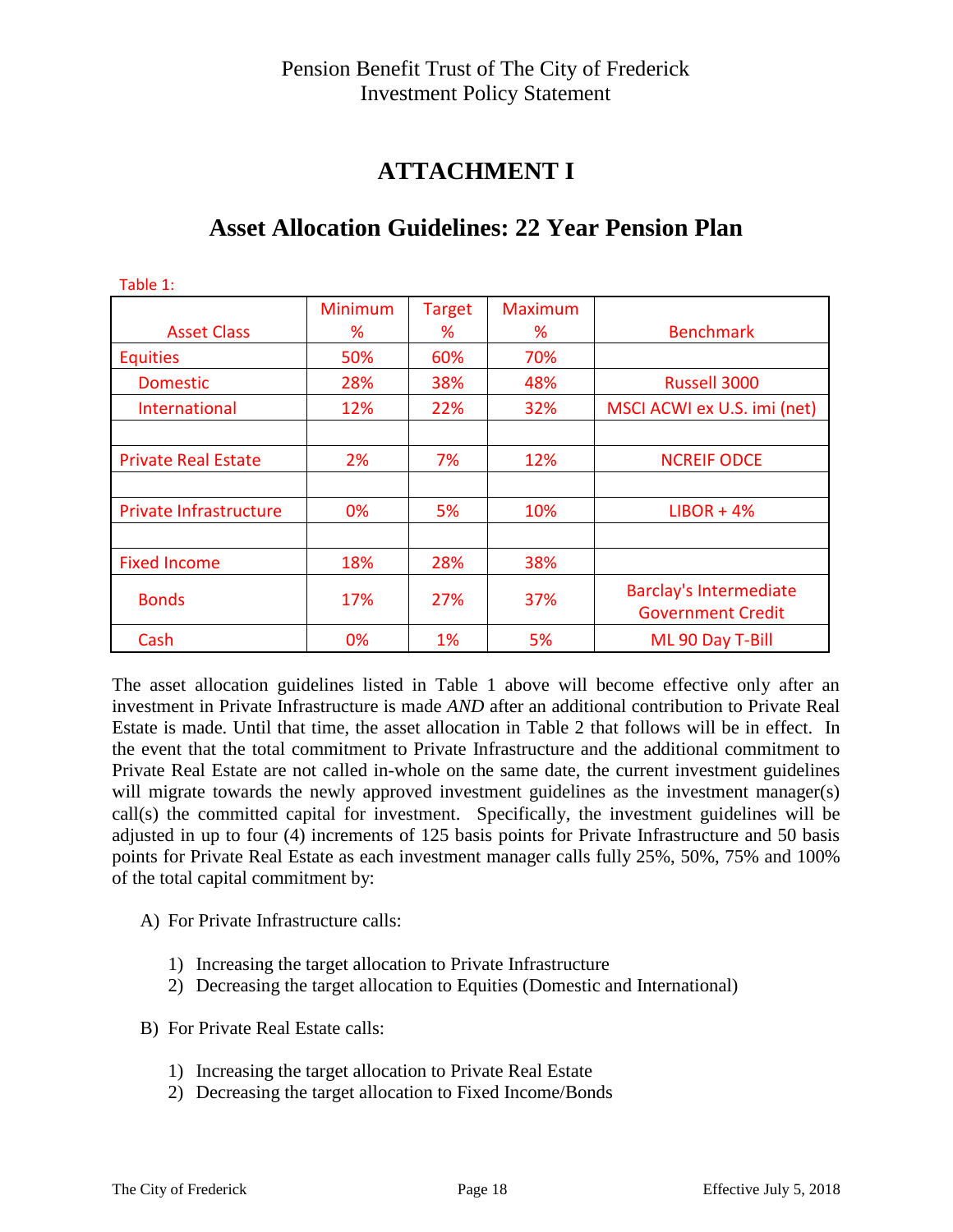| Table 2.                   |                     |                    |                     |                                                           |
|----------------------------|---------------------|--------------------|---------------------|-----------------------------------------------------------|
| <b>Asset Class</b>         | <b>Minimum</b><br>℅ | <b>Target</b><br>% | <b>Maximum</b><br>℅ | <b>Benchmark</b>                                          |
| <b>Equities</b>            | 55%                 | 65%                | 75%                 |                                                           |
| <b>Domestic</b>            | 32%                 | 42%                | 52%                 | Russell 3000                                              |
| International              | 13%                 | 23%                | 33%                 | MSCI ACWI ex U.S. imi (net)                               |
|                            |                     |                    |                     |                                                           |
| <b>Private Real Estate</b> | 0%                  | 5%                 | 10%                 | <b>NCREIF ODCE</b>                                        |
|                            |                     |                    |                     |                                                           |
| <b>Fixed Income</b>        | 20%                 | 20%                | 40%                 |                                                           |
| <b>Bonds</b>               | 19%                 | 29%                | 39%                 | <b>Barclay's Intermediate</b><br><b>Government Credit</b> |
| Cash                       | 0%                  | 1%                 | 5%                  | ML 90 Day T-Bill                                          |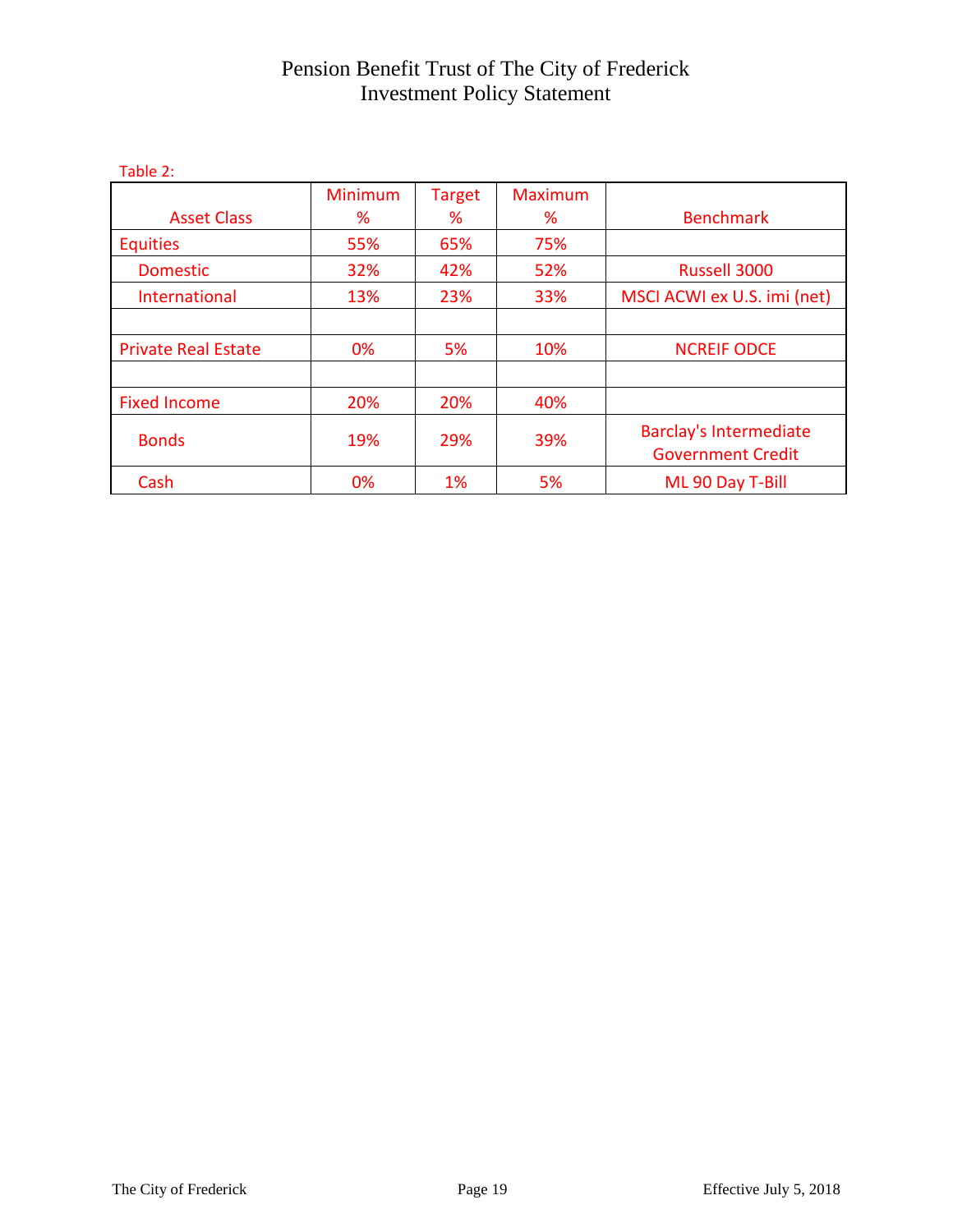## **ATTACHMENT II**

| Table 1:                      |                     |                    |                     |                                                           |
|-------------------------------|---------------------|--------------------|---------------------|-----------------------------------------------------------|
| <b>Asset Class</b>            | <b>Minimum</b><br>℅ | <b>Target</b><br>% | <b>Maximum</b><br>% | <b>Benchmark</b>                                          |
| <b>Equities</b>               | 50%                 | 60%                | 70%                 |                                                           |
| <b>Domestic</b>               | 28%                 | 38%                | 48%                 | Russell 3000                                              |
| <b>International</b>          | 12%                 | 22%                | 32%                 | MSCI ACWI ex U.S. imi (net)                               |
|                               |                     |                    |                     |                                                           |
| <b>Private Real Estate</b>    | 2%                  | 7%                 | 12%                 | <b>NCREIF ODCE</b>                                        |
|                               |                     |                    |                     |                                                           |
| <b>Private Infrastructure</b> | 0%                  | 5%                 | 10%                 | $LIBOR + 4%$                                              |
|                               |                     |                    |                     |                                                           |
| <b>Fixed Income</b>           | 18%                 | 28%                | 38%                 |                                                           |
| <b>Bonds</b>                  | 17%                 | 27%                | 37%                 | <b>Barclay's Intermediate</b><br><b>Government Credit</b> |
| Cash                          | 0%                  | $1\%$              | 5%                  | ML 90 Day T-Bill                                          |

## **Asset Allocation Guidelines: 25 Year Pension Plan**

The asset allocation guidelines listed in Table 1 above will become effective only after an investment in Private Infrastructure is made *AND* after an additional contribution to Private Real Estate is made. Until that time, the asset allocation in Table 2 that follows will be in effect. In the event that the total commitment to Private Infrastructure and the additional commitment to Private Real Estate are not called in-whole on the same date, the current investment guidelines will migrate towards the newly approved investment guidelines as the investment manager(s) call(s) the committed capital for investment. Specifically, the investment guidelines will be adjusted in up to four (4) increments of 125 basis points for Private Infrastructure and 50 basis points for Private Real Estate as each investment manager calls fully 25%, 50%, 75% and 100% of the total capital commitment by:

- A) For Private Infrastructure calls:
	- 1) Increasing the target allocation to Private Infrastructure
	- 2) Decreasing the target allocation to Equities (Domestic and International)
- B) For Private Real Estate calls:
	- 1) Increasing the target allocation to Private Real Estate
	- 2) Decreasing the target allocation to Fixed Income/Bonds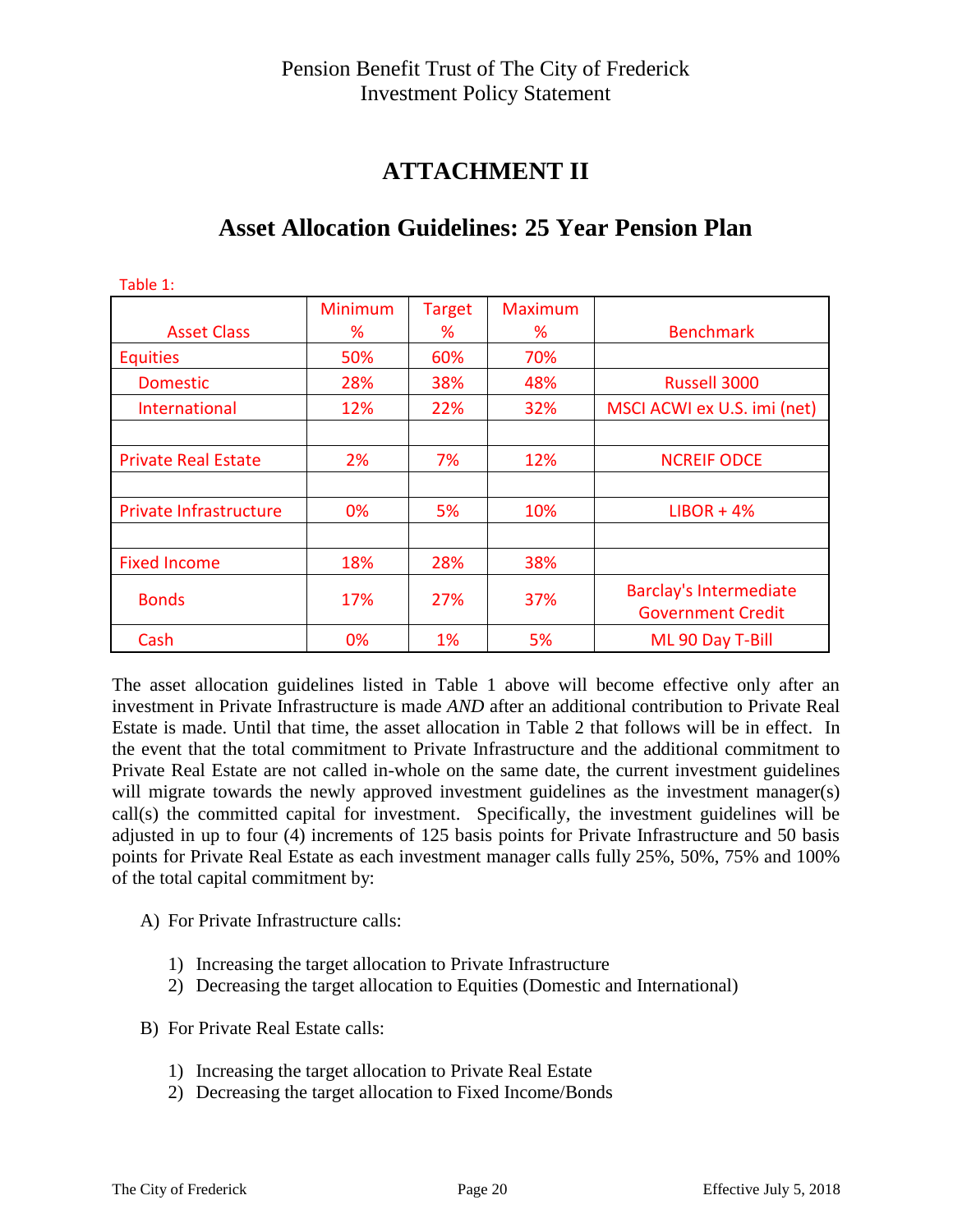| Table 2.                   |                     |                    |                     |                                                           |
|----------------------------|---------------------|--------------------|---------------------|-----------------------------------------------------------|
| <b>Asset Class</b>         | <b>Minimum</b><br>℅ | <b>Target</b><br>% | <b>Maximum</b><br>℅ | <b>Benchmark</b>                                          |
| <b>Equities</b>            | 55%                 | 65%                | 75%                 |                                                           |
| <b>Domestic</b>            | 32%                 | 42%                | 52%                 | Russell 3000                                              |
| International              | 13%                 | 23%                | 33%                 | MSCI ACWI ex U.S. imi (net)                               |
|                            |                     |                    |                     |                                                           |
| <b>Private Real Estate</b> | 0%                  | 5%                 | 10%                 | <b>NCREIF ODCE</b>                                        |
|                            |                     |                    |                     |                                                           |
| <b>Fixed Income</b>        | 20%                 | 20%                | 40%                 |                                                           |
| <b>Bonds</b>               | 19%                 | 29%                | 39%                 | <b>Barclay's Intermediate</b><br><b>Government Credit</b> |
| Cash                       | 0%                  | 1%                 | 5%                  | ML 90 Day T-Bill                                          |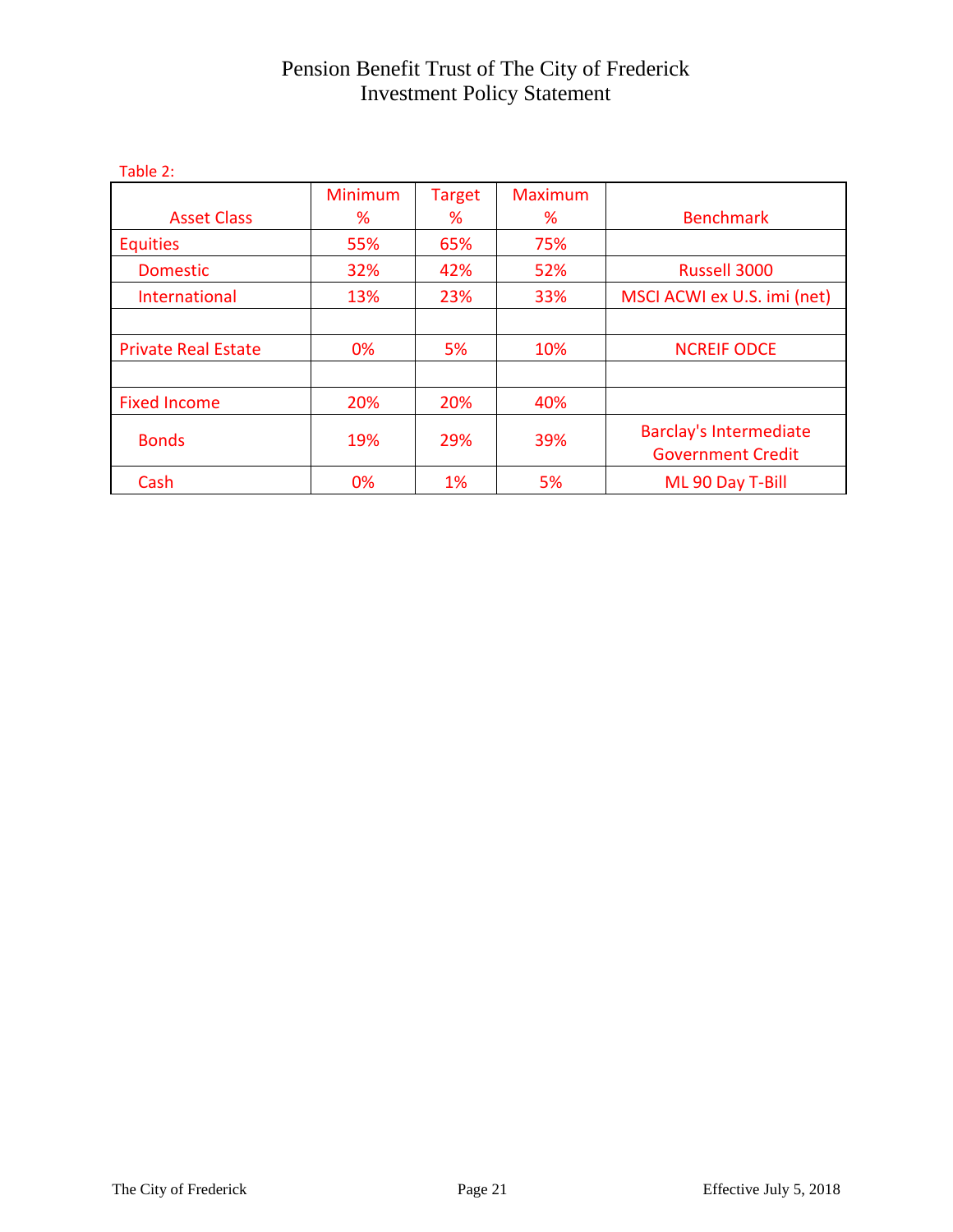## **ATTACHMENT III**

| Table 1:                      |                     |                    |                     |                                                           |
|-------------------------------|---------------------|--------------------|---------------------|-----------------------------------------------------------|
| <b>Asset Class</b>            | <b>Minimum</b><br>% | <b>Target</b><br>% | <b>Maximum</b><br>% | <b>Benchmark</b>                                          |
| <b>Equities</b>               | 50%                 | 60%                | 70%                 |                                                           |
| <b>Domestic</b>               | 28%                 | 38%                | 48%                 | Russell 3000                                              |
| International                 | 12%                 | 22%                | 32%                 | MSCI ACWI ex U.S. imi (net)                               |
|                               |                     |                    |                     |                                                           |
| <b>Private Real Estate</b>    | 2%                  | 7%                 | 12%                 | <b>NCREIF ODCE</b>                                        |
|                               |                     |                    |                     |                                                           |
| <b>Private Infrastructure</b> | 0%                  | 5%                 | 10%                 | $LIBOR + 4%$                                              |
|                               |                     |                    |                     |                                                           |
| <b>Fixed Income</b>           | 18%                 | 28%                | 38%                 |                                                           |
| <b>Bonds</b>                  | 17%                 | 27%                | 37%                 | <b>Barclay's Intermediate</b><br><b>Government Credit</b> |
| Cash                          | 0%                  | 1%                 | 5%                  | ML 90 Day T-Bill                                          |

## **Asset Allocation Guidelines: 30 Year Pension Plan**

The asset allocation guidelines listed in Table 1 above will become effective only after an investment in Private Infrastructure is made *AND* after an additional contribution to Private Real Estate is made. Until that time, the asset allocation in Table 2 that follows will be in effect. In the event that the total commitment to Private Infrastructure and the additional commitment to Private Real Estate are not called in-whole on the same date, the current investment guidelines will migrate towards the newly approved investment guidelines as the investment manager(s) call(s) the committed capital for investment. Specifically, the investment guidelines will be adjusted in up to four (4) increments of 125 basis points for Private Infrastructure and 50 basis points for Private Real Estate as each investment manager calls fully 25%, 50%, 75% and 100% of the total capital commitment by:

- A) For Private Infrastructure calls:
	- 1) Increasing the target allocation to Private Infrastructure
	- 2) Decreasing the target allocation to Equities (Domestic and International)
- B) For Private Real Estate calls:
	- 1) Increasing the target allocation to Private Real Estate
	- 2) Decreasing the target allocation to Fixed Income/Bonds